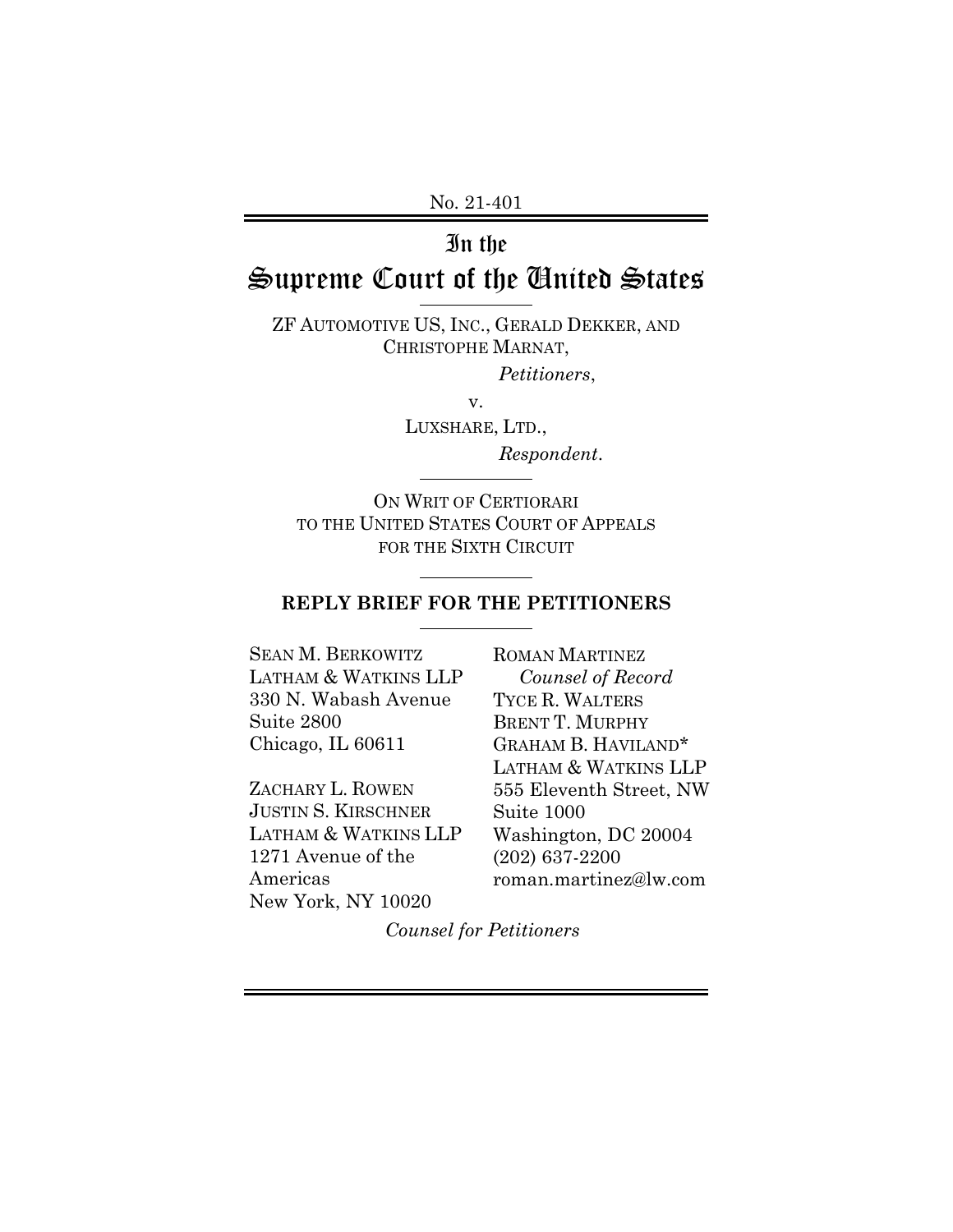## **TABLE OF CONTENTS**

**Page** 

| A. Luxshare's Textual Arguments Fail 3                                                |
|---------------------------------------------------------------------------------------|
| Luxshare Offers No Plausible<br>$1_{-}$<br>Interpretation Of The Unified Phrase       |
| Luxshare's Isolated Interpretation of<br>$2^-$<br>"Tribunal" Fails On Its Own Terms 6 |
| The Fourth Circuit's Interpretation Is<br>$3_{-}$                                     |
| B. The Broader Statutory Context Supports                                             |
| C. Luxshare Has No Meaningful Answer To                                               |
| D. Congress Would Not Have Intended The<br>Negative Results Of Extending Section      |
|                                                                                       |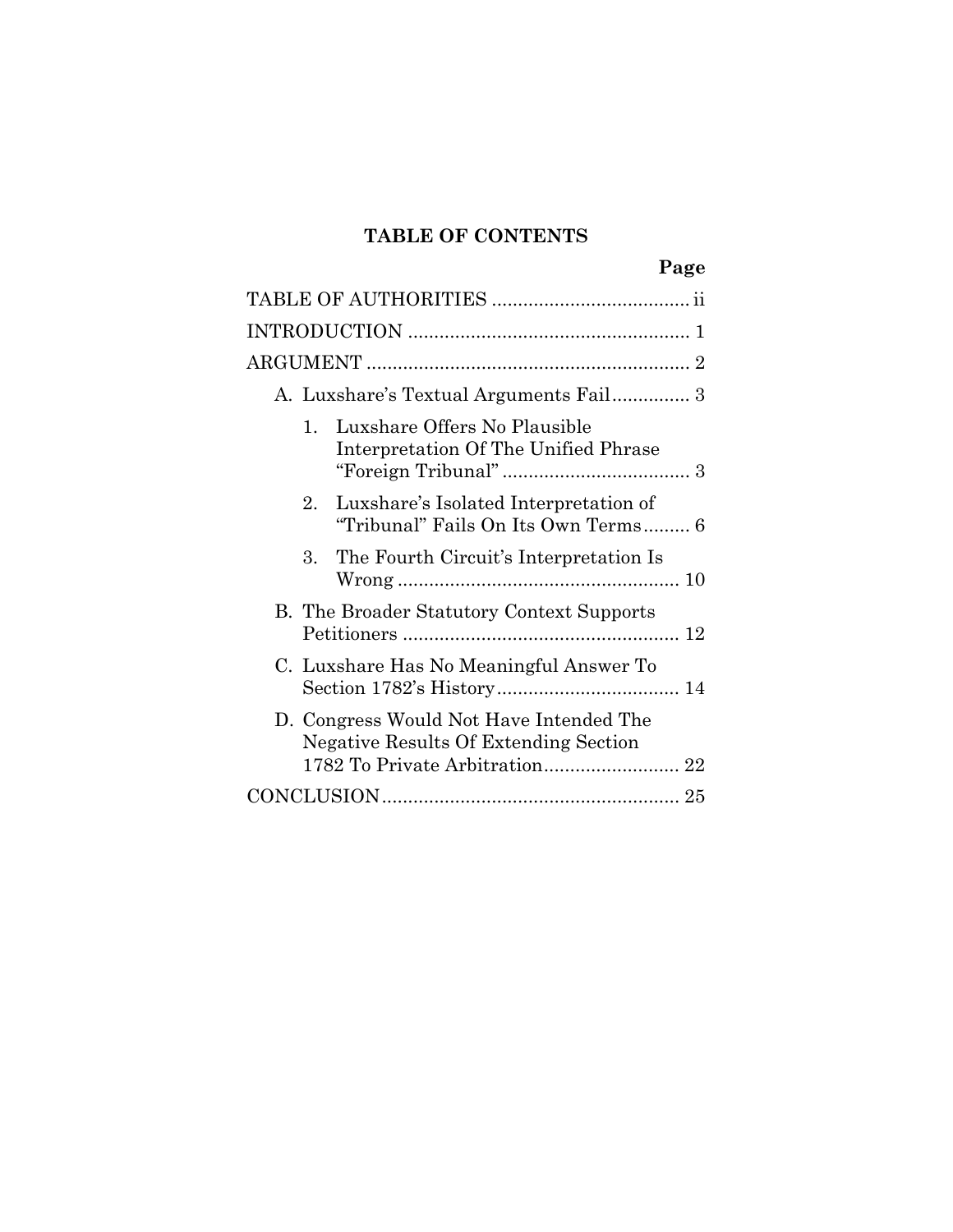## **TABLE OF AUTHORITIES**

| Page(s)                                                                                      |  |
|----------------------------------------------------------------------------------------------|--|
| Abdul Latif Jameel Transportation Co. v.<br>FedEx Corp.,                                     |  |
| AT&T Mobility LLC v. Concepcion,                                                             |  |
| Bernhardt v. Polygraphic Co. of America,                                                     |  |
| FCC v. AT&T Inc.,                                                                            |  |
| Guo v. Deutsche Bank Securities Inc. (In re<br>$Guo$ ),<br>965 F.3d 96 (2d Cir. 2020) 17, 18 |  |
| Intel Corp. v. Advanced Micro Devices, Inc.,                                                 |  |
| Mitsubishi Motors Corp. v. Soler Chrysler-<br>Plymouth, Inc.,                                |  |
| Murphy v. NCAA,                                                                              |  |
| NBC v. Bear Stearns & Co.,                                                                   |  |
| NLRB v. Radio & Television Broadcast<br><i>Engineers Union, Local 1212,</i>                  |  |

ii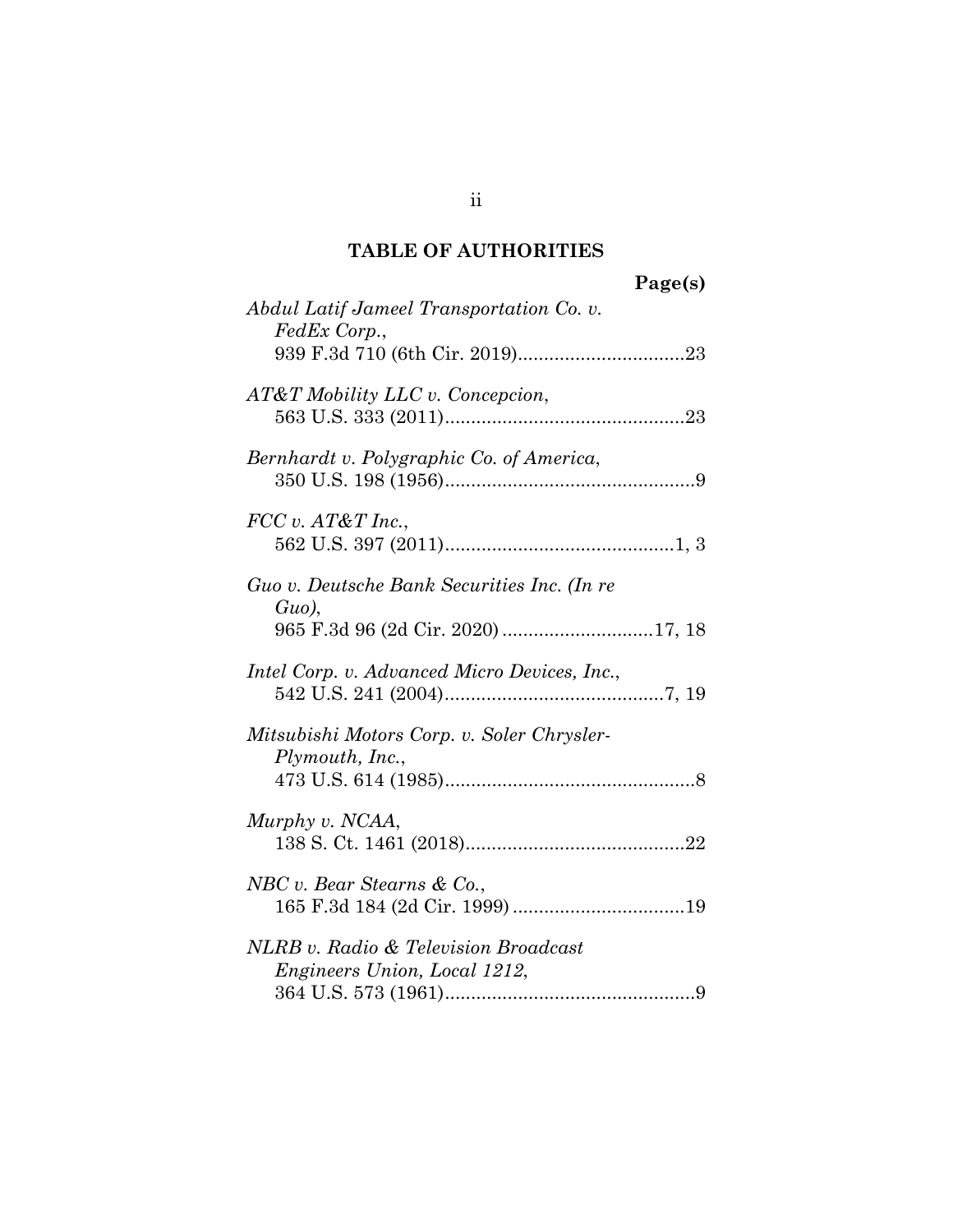## **TABLE OF AUTHORITIES—Continued**

| Scherk v. Alberto-Culver Co.,                                                 |
|-------------------------------------------------------------------------------|
| Servotronics, Inc. v. Boeing Co.,                                             |
| Servotronics, Inc. v. Rolls-Royce PLC,<br>975 F.3d 689 (7th Cir. 2020), cert. |
| Stolt-Nielsen S.A. v. AnimalFeeds<br><i>International Corp.,</i>              |
| Tapia v. United States,                                                       |
| United States v. Williams,                                                    |
| United Steelworkers of America v. Warrior<br>& Gulf Navigation Co.,           |

## **STATUTES**

iii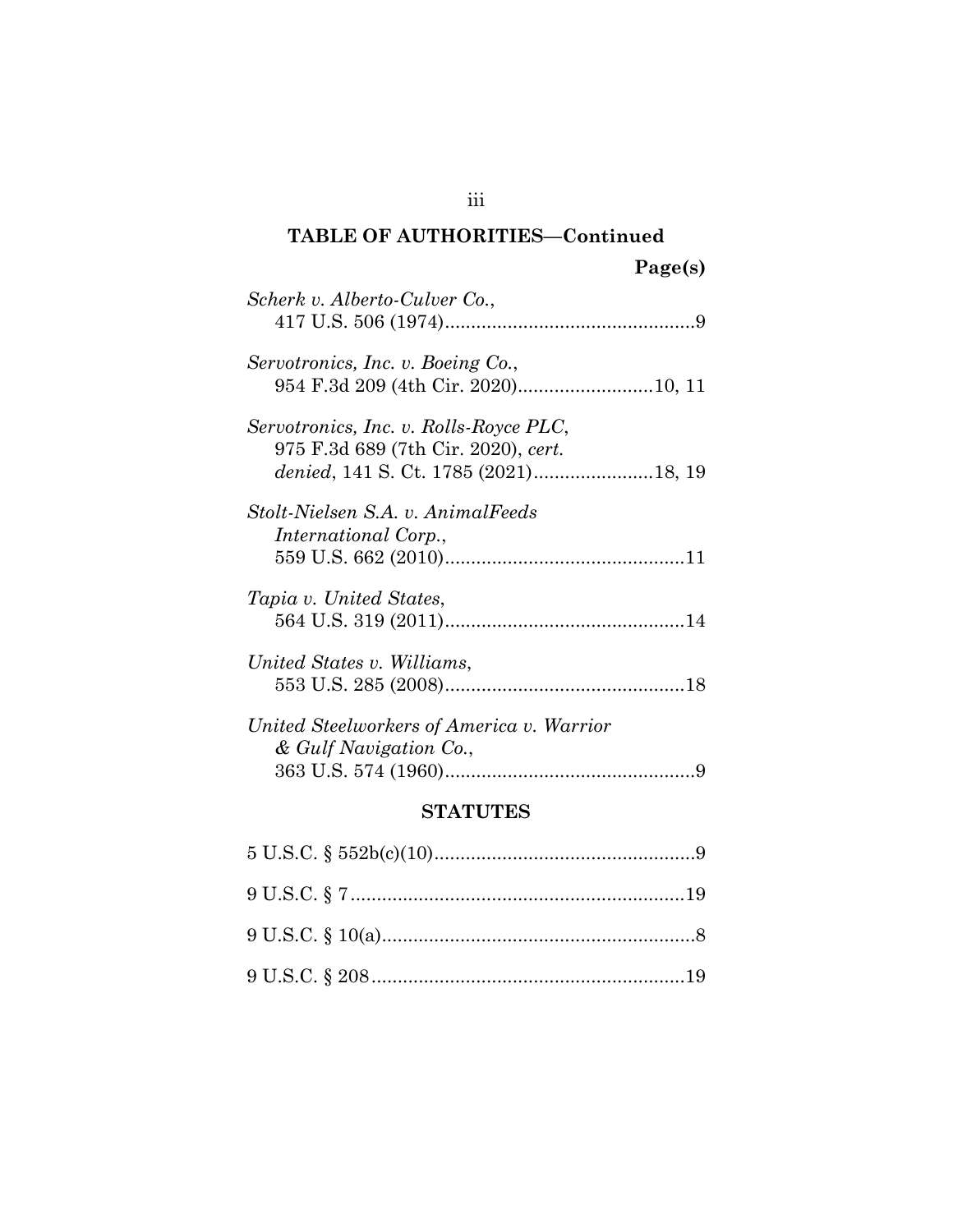# **TABLE OF AUTHORITIES—Continued Page(s)**

## **OTHER AUTHORITIES**

| 1958 Report of the U.S. Delegation to the       |  |  |
|-------------------------------------------------|--|--|
| United Nations Conference on                    |  |  |
| International Commercial Arbitration,           |  |  |
| <i>reproduced in</i> 19 Am. Rev. Int'l Arb. 91  |  |  |
|                                                 |  |  |
| Gary B. Born, <i>International Commercial</i>   |  |  |
|                                                 |  |  |
| Gary B. Born, <i>The New York Convention: A</i> |  |  |
| <i>Self-Executing Treaty, 40 Mich. J. Int'l</i> |  |  |
|                                                 |  |  |
| DIS, About Us,                                  |  |  |
| https://www.disarb.org/en/about-                |  |  |
| us/about-us (last visited Mar. 10, 2022) 11     |  |  |
| Draft Convention on Judicial Assistance, 33     |  |  |
|                                                 |  |  |

iv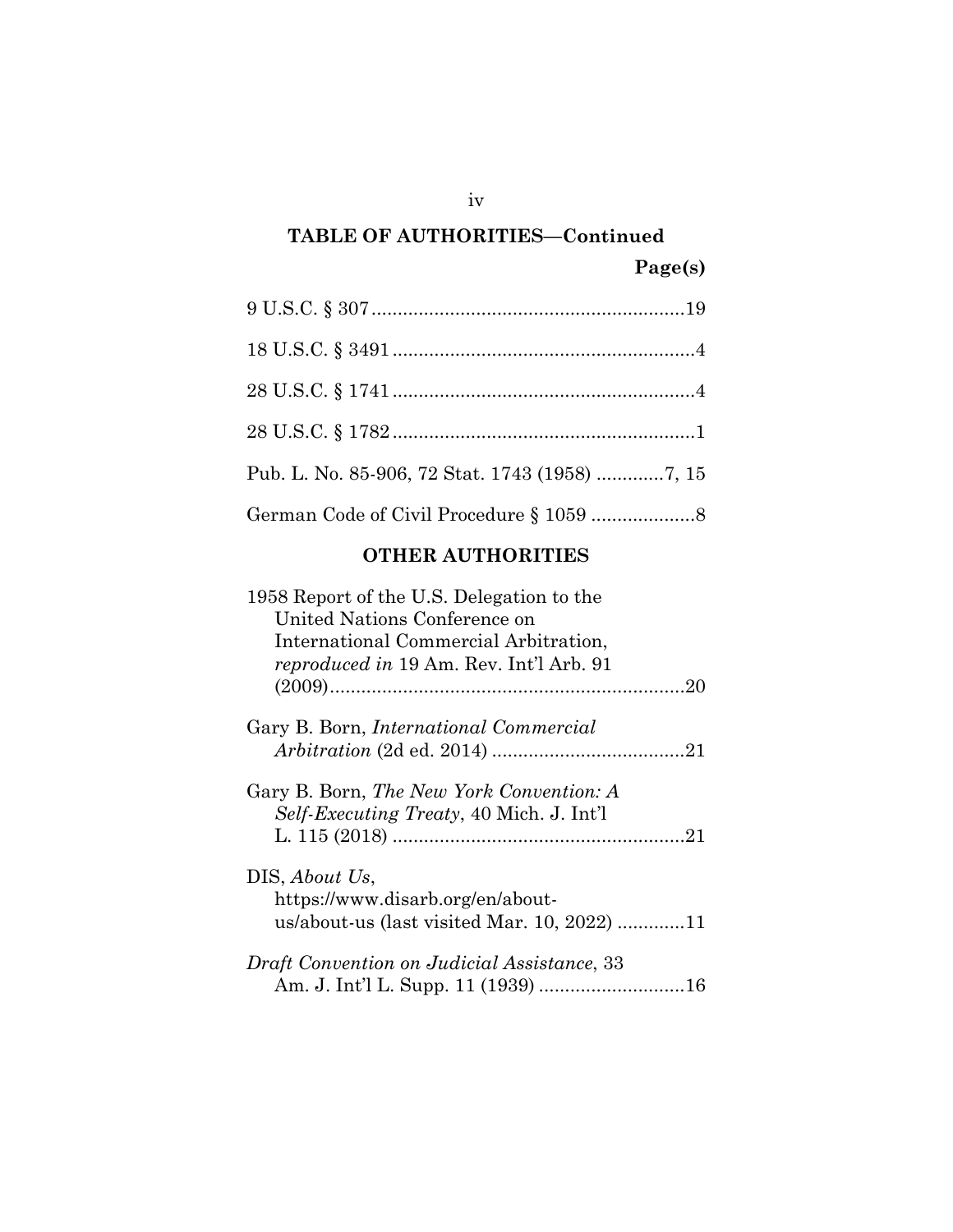# **TABLE OF AUTHORITIES—Continued Page(s)**

| John F. Manning, Textualism As a<br>Nondelegation Doctrine, 97 Colum. L.                                                                                                       |
|--------------------------------------------------------------------------------------------------------------------------------------------------------------------------------|
| James C. Phillips & Jesse Egbert, A Corpus<br>Linguistic Analysis of "Foreign<br>Tribunal", SSRN (2022),<br>https://papers.ssrn.com/sol3/papers.cfm?                           |
| Daniel J. Rothstein, A Proposal to Clarify<br>U.S. Law on Judicial Assistance in<br><i>Taking Evidence for International</i><br><i>Arbitration</i> , 19 Am. Rev. Int'l Arb. 61 |
|                                                                                                                                                                                |
| Hans Smit, International Litigation Under<br><i>the United States Code, 65 Colum. L.</i>                                                                                       |
| Webster's Third New International<br>Dictionary of the English Language                                                                                                        |

v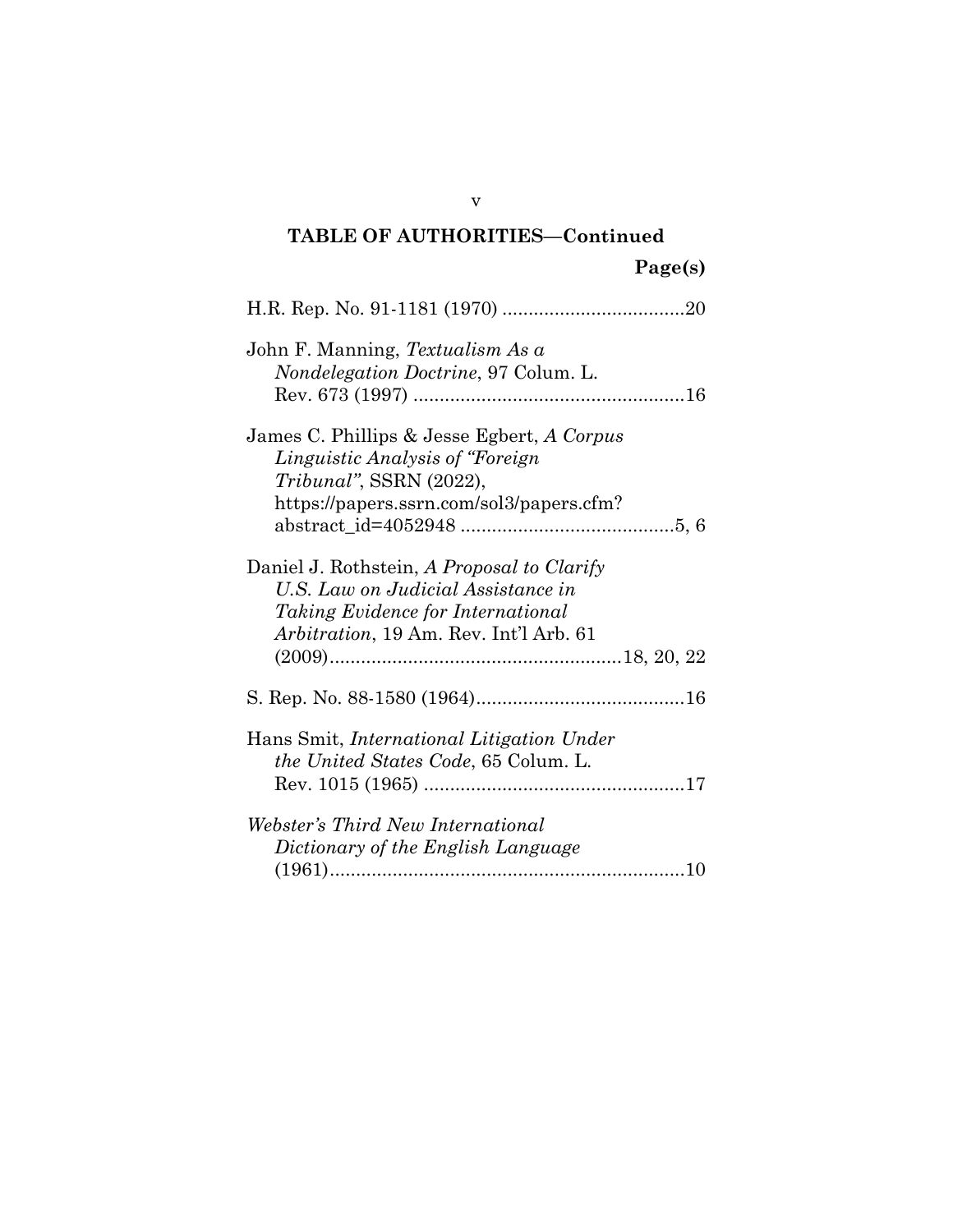#### **INTRODUCTION**

The core problem with Luxshare's interpretation of 28 U.S.C. § 1782 is its failure to focus on the full operative phrase at issue—"foreign tribunal." Instead of treating that phrase as a unified whole, Luxshare urges the Court to chop it up into its constituent pieces, consider each word in isolation, and glue together the broadest possible dictionary definitions. What's more, Luxshare insists that the Court ignore other standard tools of construction like statutory history—that undermine its acontextual interpretation.

Luxshare's approach is misguided. "[C]onstruing statutory language is not merely an exercise in ascertaining 'the outer limits of [a word's] definitional possibilities,'" *FCC v. AT&T Inc.*, 562 U.S. 397, 407 (2011) (alteration in original) (citation omitted), but instead requires examining the relevant statutory language, in context, at the time of enactment. Here, the public meaning of the unified phrase "foreign tribunal"—like "foreign leader," "foreign country," and "foreign flag"—is limited to governmental associations. As a recent—and comprehensive corpus linguistics study confirms, that is how the phrase has always been used, both in ordinary and legal speech. Indeed, Luxshare has not identified a single instance in which Congress, this Court, or anyone else has ever used "foreign tribunal" to refer to a private entity—let alone to a private commercial arbitration panel.

Even if Section 1782's text were ambiguous, the broader structure, history, and purpose would powerfully confirm its focus on government entities. The 1958 Act creating the Rules Commission, the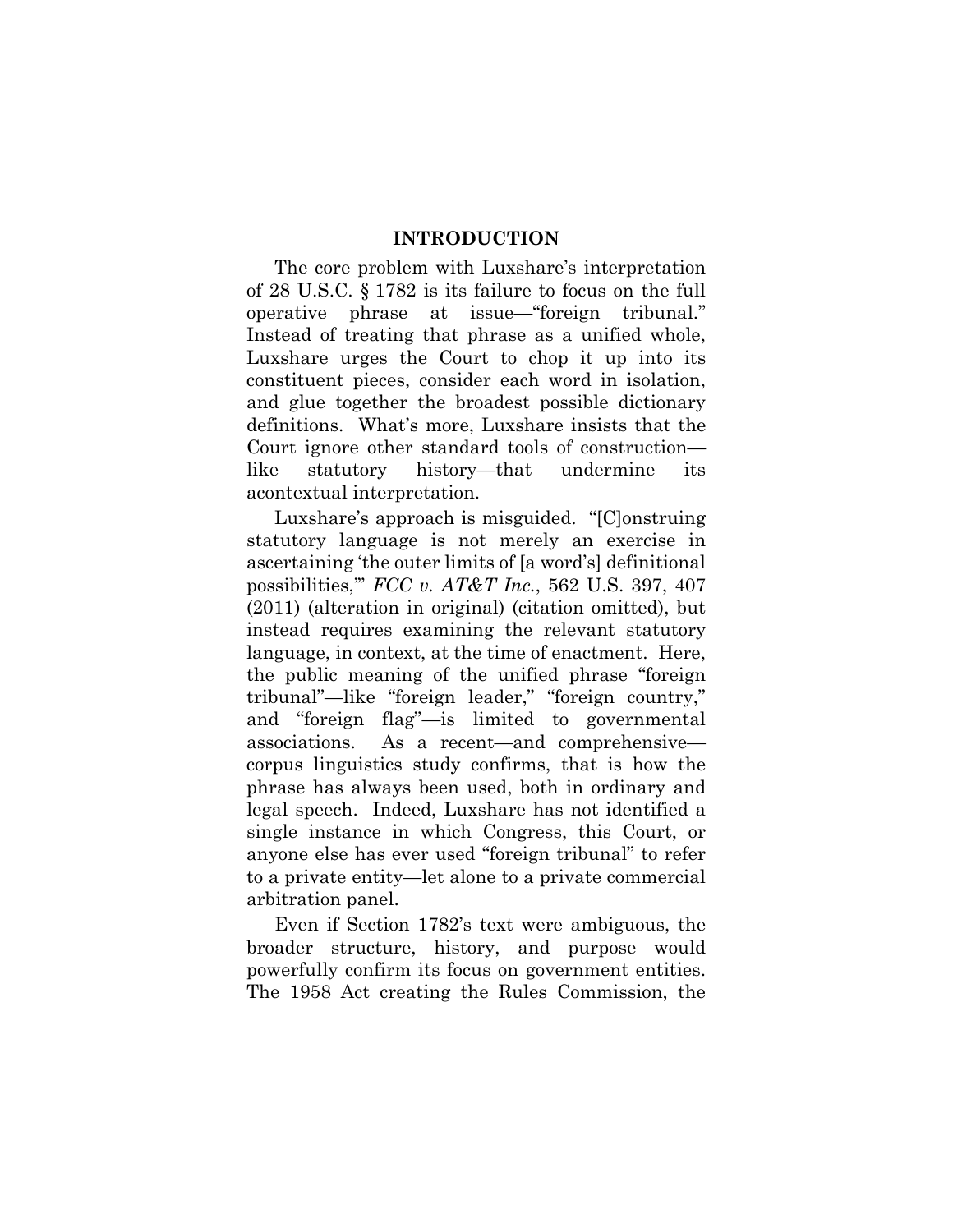Commission's final report, and the 1964 Act's direct legislative history all show that Congress used the phrase "foreign tribunal" to capture certain non-court governmental adjudicators such as administrative agencies and investigating magistrates. Luxshare points to nothing in the history suggesting that Congress intended—or that anyone ever understood—Section 1782 to encompass purely private arbitrations. And although Luxshare tries to argue that pushing federal courts to meddle in overseas private arbitrations furthers America's foreign policy and business interests, in fact the opposite is true, as the United States and Chamber of Commerce amicus briefs make clear.

This Court should interpret Section 1782's unified phrase "foreign tribunal" to encompass any adjudicative or quasi-adjudicative entity of a foreign government. And it should reject Luxshare's expansion of that phrase to cover purely private commercial arbitration. The district court's discovery order should be reversed.

#### **ARGUMENT**

Luxshare rightly acknowledges (at 7, 26, 33) that the DIS arbitral panel here is not an "international tribunal" under Section 1782. Instead, it argues (at 12-13) that discovery is appropriate because a private commercial arbitration panel qualifies as a "foreign" tribunal. All three other parties in these consolidated cases—including the respondent in *AlixPartners* disagree with that position, as does the United States. ZF Br. 20-22; AlixPartners Br. 21-22; Fund for Protection of Investors' Rights in Foreign States (Fund) Br. 34 ("'Foreign tribunal' means an adjudicatory or quasi-adjudicatory body of a foreign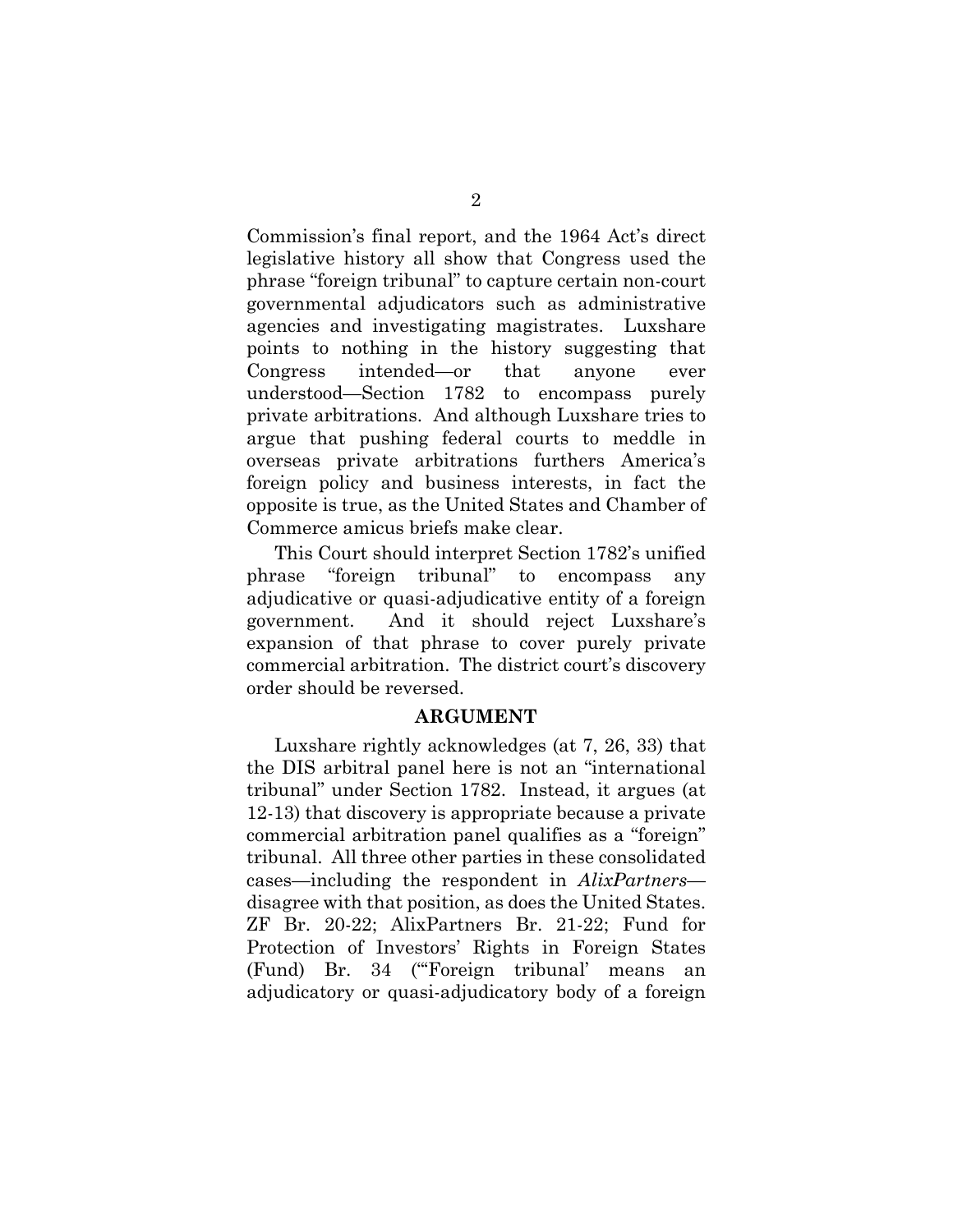state."); U.S. Br. 17-18. This Court should reject it as well.

#### **A. Luxshare's Textual Arguments Fail**

Luxshare's piecemeal textual analysis ignores that "two words put together may assume a more particular meaning than those words in isolation." *AT&T*, 562 U.S. at 406. When properly considered as a whole, the unified phrase "foreign tribunal" carries a governmental connotation that excludes private commercial arbitrations. Luxshare's efforts to avoid that plain meaning all fail.

## **1. Luxshare Offers No Plausible Interpretation Of The Unified Phrase "Foreign Tribunal"**

A "foreign tribunal" is a court or other governmental body convened to adjudicate disputes and render justice. ZF Br. 19. That interpretation tracks the ordinary meaning of the words "foreign" and "tribunal," taken on their own. *Id.* at 18-19. More importantly, it follows from common usage, under which pairing the word "foreign" with a noun having a potential sovereign or governmental connotation typically signals that the noun belongs to a foreign government. *Id.* at 20. Petitioners' opening brief gave multiple examples of such usage, explaining how phrases like "foreign leader," "foreign flag," and "foreign official" virtually always refer to leaders, flags, and officials *of foreign governments*, not merely those located abroad. *Id.* at 21.

Luxshare's only response is a half-hearted sentence asserting that, in these phrases, "it is the noun ... that brings the sovereign connotation." Luxshare Br. 27. But that's just wrong. The nouns "leader," "flag," and "official," do *not* invariably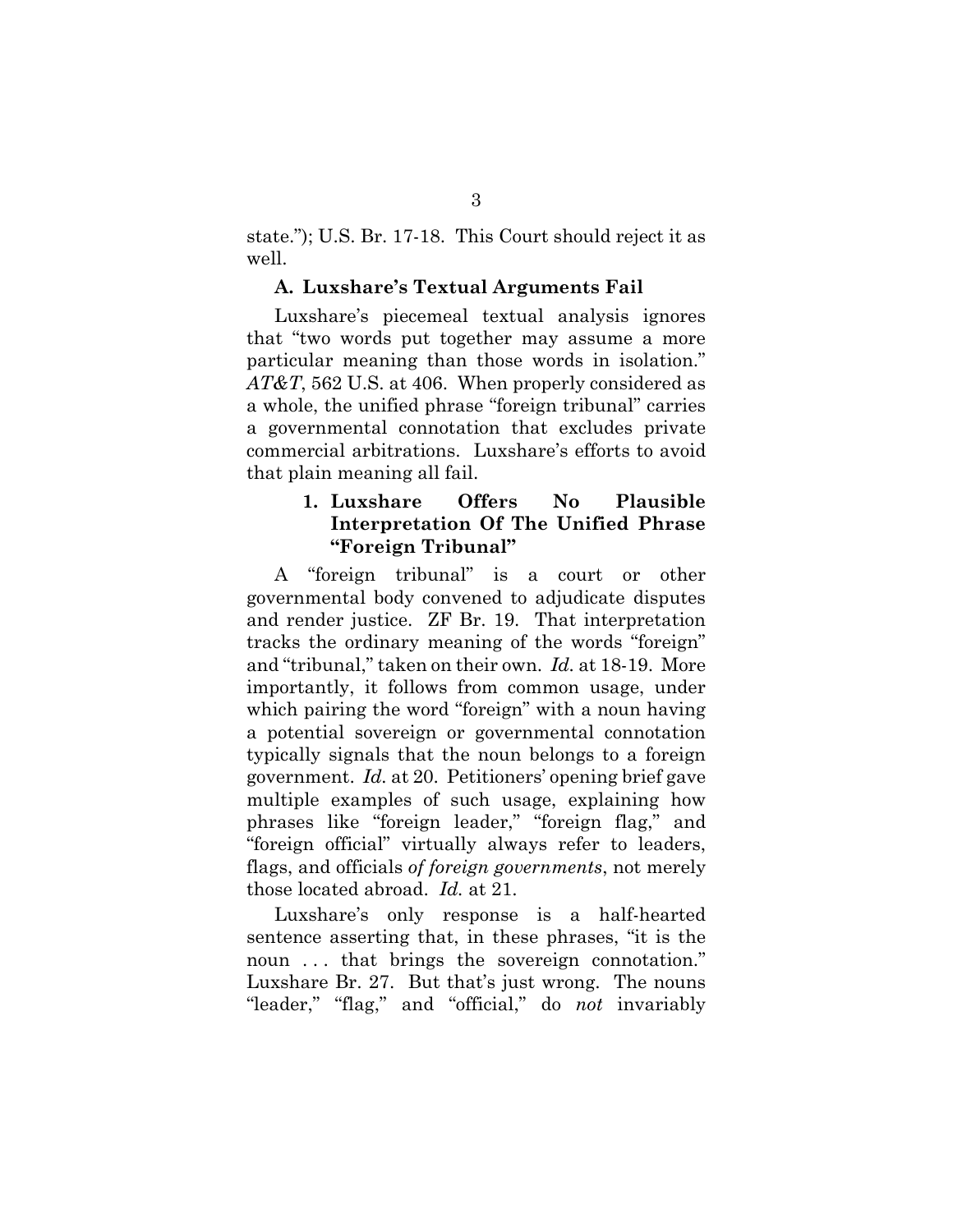connote sovereignty, as petitioners have explained. ZF Br. 21 (giving examples). A "leader" can be a prime minister or a CEO. A "flag" can bear the symbol of a nation, university, sports team, or film festival. And an "official" can refer to a civil servant, football referee, or union representative. Each can bear a range of meanings—some governmental, some not. But when modified by "foreign," each phrase takes on a governmental connotation. So too with "foreign tribunal."

Luxshare invokes (at 27) phrases like "foreign films," "foreign cars," "foreign cuisine," and "foreign document," to argue that "foreign" can sometimes be used without governmental connotations. But no one disputes that. Our point is that when "foreign" modifies a noun with potential governmental connotations—like "tribunal"—the unified phrase captures that governmental sense. None of Luxshare's examples involves such nouns.<sup>1</sup>

Notably, Luxshare fails to offer a single example of any source, at any time in the run-up to the 1964 Act, using the phrase "foreign tribunal" to encompass private entities (like commercial arbitral panels). That failure is especially significant given Luxshare's

l

<sup>1</sup> Luxshare notes (at 27) that Congress used the phrase "foreign document" in another provision of the 1964 Act, codified at 18 U.S.C. § 3491. But "document" does not itself have sovereign connotations, and so it is unsurprising that the phrase "foreign document" uses "foreign" in the merely location-based sense. In any event, the 1964 Act also used the phrase "[f]oreign official documents" in an exclusively governmental sense, to refer to "official record or document *of a foreign country*." 28 U.S.C. § 1741 (emphasis added); *see* ZF Br. 21-22. That usage is inconsistent with Luxshare's theory of what "foreign" means, both generally and in the 1964 Act.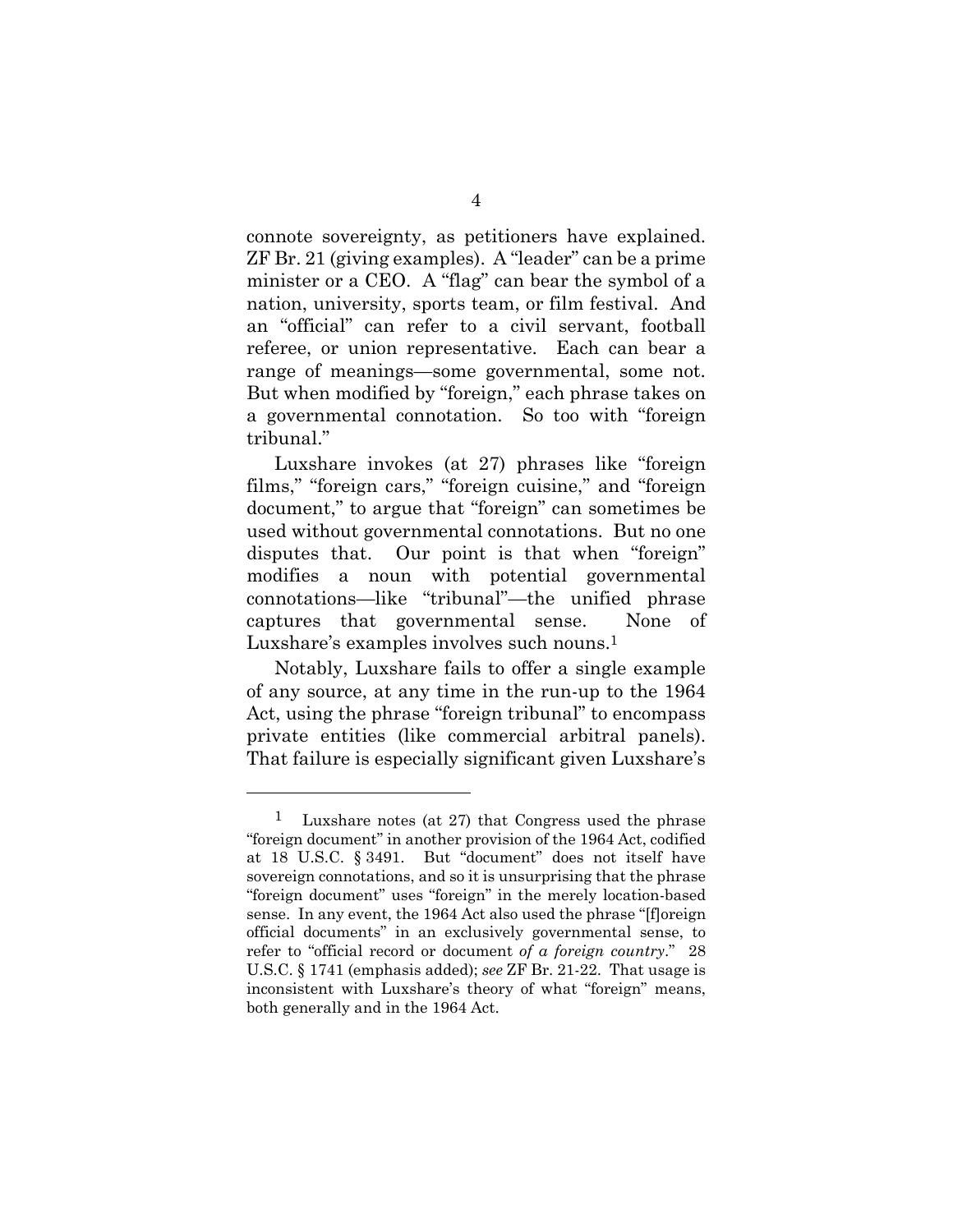seemingly exhaustive review of dictionaries, judicial decisions, statutes, treaties, foreign and domestic arbitral rules, and academic articles. *See* Luxshare Br. 12-16, 24-28.

Recent scholarship explains why Luxshare cannot cite any real-life example supporting its interpretation. In a recent academic study, two experts in corpus linguistics analyzed the phrase "foreign tribunal" using a series of pre-1964 databases, including (1) the Corpus of Historical American English (which includes tens of thousands of documents and 298 million words), (2) the Corpus of Supreme Court Opinions of the United States, (3) all federal court opinions available on Westlaw, (4) the U.S. Code, and (5) HeinOnline's Core U.S. Journals database. James C. Phillips & Jesse Egbert, *A Corpus Linguistic Analysis of "Foreign Tribunal"* 18-23, SSRN (2022), https://papers.ssrn.com/sol3/papers.cfm?abstract\_id= 4052948.

The study's findings are striking: Despite identifying 259 instances in which "foreign tribunal" was used to reference "a tribunal that operates under government authority," the study uncovered *no* instance in which that phrase was ever used to refer to "a tribunal that operates under nongovernmental/private authority, such as private arbitration." *Id.* at 19-25, 28-29. As the authors concluded, "The data are about as one-sided as we've ever seen in doing corpus linguistic analysis." *Id.* at 25. Indeed, "the linguistic question is very clear: the term *foreign tribunal* seldom referred to a private arbitration body in American English prior to 1965, and the entity that was referred to as conducting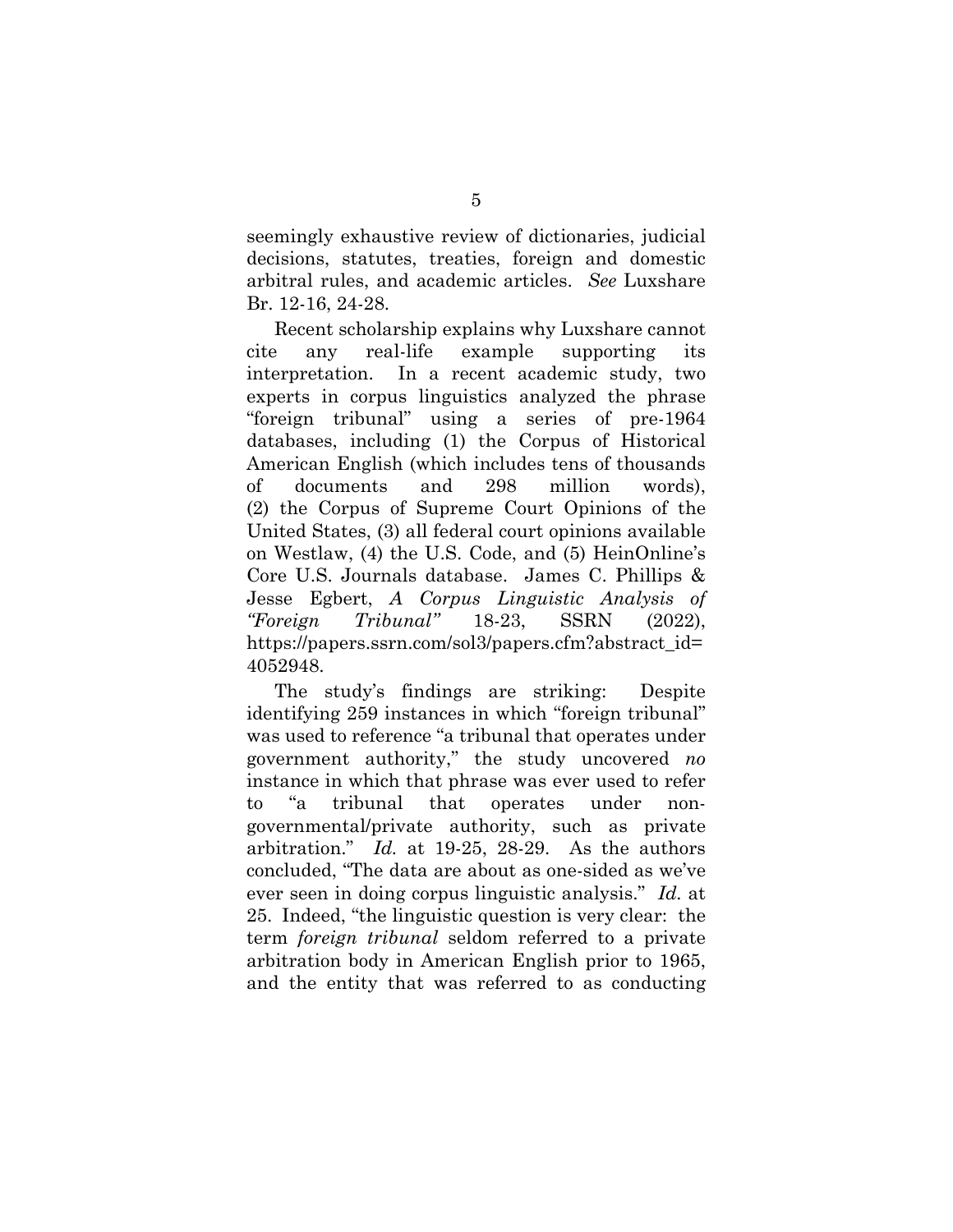arbitration was usually called something other than a *tribunal*." *Id.* at 29; *see also* ZF Br. 23-25 & n.9.

#### **2. Luxshare's Isolated Interpretation of "Tribunal" Fails On Its Own Terms**

Instead of confronting the whole phrase "foreign tribunal," Luxshare addresses the statutory language piecemeal. Specifically, it (1) emphasizes that "tribunal" can bear a broader meaning than governmental adjudicators; (2) presumes that the word "foreign" bears its broadest meaning—denoting geographic location rather than governmental affiliation; and (3) concludes that the unified phrase therefore includes private commercial arbitration. This splintered analysis gives Section 1782 an impossibly broad scope.

a. According to Luxshare, "tribunal" can refer to "[a]nything having the power of determining or judging" or "a person or body of persons having authority to hear and decide disputes so as to bind the disputants." Luxshare Br. 13-14 (alteration in original) (citation omitted). These certainly are among the dictionary definitions of "tribunal," *see* ZF Br. 19-20, but they cannot apply to Section 1782.

Luxshare's definitions have no plausible limiting principle. *Id.* They encompass student disciplinary committees, Facebook's Oversight Board, the hostjudges of the Great British Bake Off television program, and innumerable other persons that resolve disputes between private individuals. Congress did not authorize federal court discovery for disputes before these entities. Yet Luxshare proposes no definition narrow enough to avoid that result.

b. Faced with the overbreadth of its own definition, Luxshare detours away from text and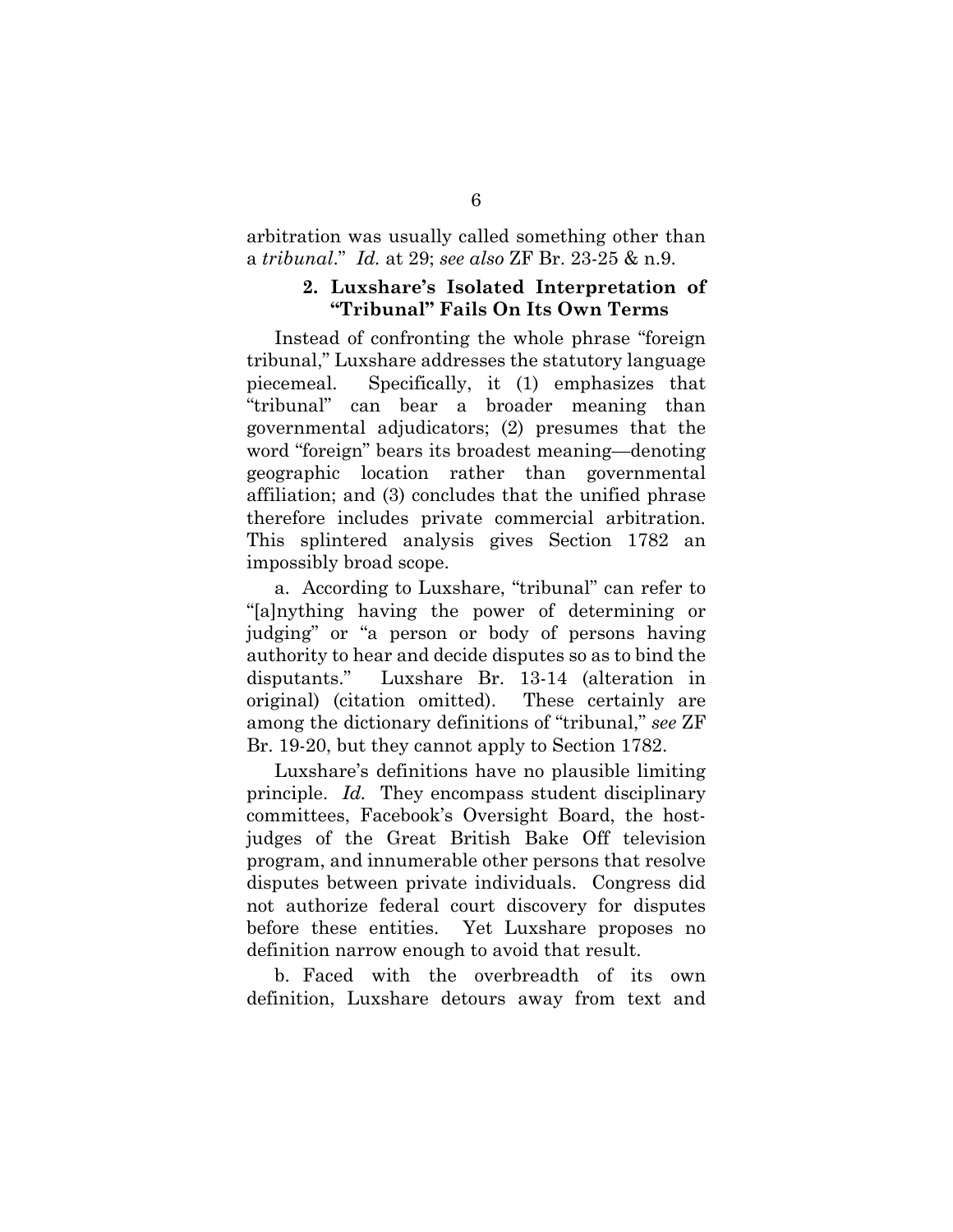latches on to out-of-context language from *Intel* for a limiting principle to cabin its expansive definition. Luxshare contends that under *Intel*, Section 1782 encompasses any "quasi-judicial" entity that "acts [1] as a 'first-instance decisionmaker,' in [2] a 'proceeding that leads to a dispositive ruling,' that [3] is 'reviewable in court.'" Luxshare Br. 19 (quoting *Intel Corp. v. Advanced Micro Devices, Inc.*, 542 U.S. 241, 246-47, 255, 258 (2004)).

Luxshare misses the point of *Intel*. That case was not deciding the issue presented here—whether a "foreign tribunal" includes both governmental and non-governmental bodies. Rather, *Intel* addressed whether the Directorate-General for Competition of the European Commission—undoubtedly a governmental entity—was sufficiently *adjudicatory* to qualify as a tribunal under Section 1782.

*Intel* answered that question in the affirmative, but only insofar as the relevant proceeding would lead to "a *final administrative action* both responsive to [a] complaint and reviewable in court." 542 U.S. at 255 (emphasis added). In so holding, *Intel* drew from the 1958 Act instructing the Rules Commission to "recommend procedural revisions 'for the rendering of assistance to foreign courts and quasi-judicial *agencies*.'" *Id.* at 257-58 (emphasis altered) (quoting Pub. L. No. 85-906, § 2, 72 Stat. 1743, 1743 (1958)). And further illustrating its focus on governmental organizations and agencies, *Intel* contemplated that evidence produced under Section 1782(a) would be received by a "foreign government," "court," or "agency." *Id.* at 264. In short, *Intel* discussed *which*  government bodies count as "foreign tribunals," not whether *non*-government bodies count.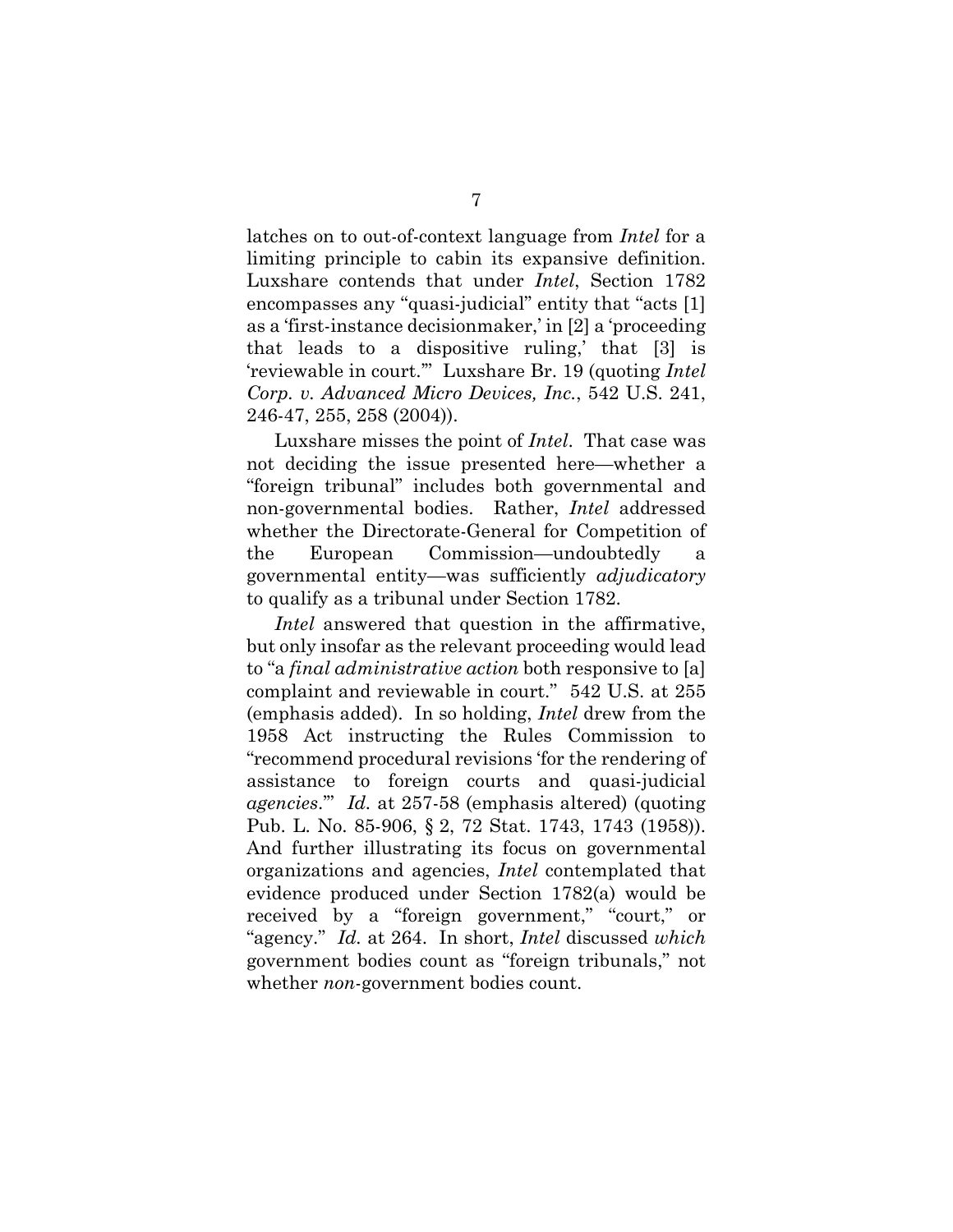Although *Intel* highlighted various features of the European Commission, the Court did not treat those factors as establishing a definitive test, even for what counts as a sufficiently adjudicatory *governmental* tribunal. And even taken on its own terms, it is far from clear whether a private commercial arbitration would even satisfy the third factor that Luxshare plucks from *Intel*'s discussion, requiring that a tribunal's decision be "reviewable in court." After all, courts are typically barred from reviewing the substantive correctness of arbitral rulings, and instead are limited to considering whether the proceeding was infected by fraud, corruption, or a complete denial of minimum standards of due process. *See, e.g.*, 9 U.S.C. § 10(a); German Code of Civil Procedure § 1059.

c. Luxshare's other arguments about Section 1782's text also fail.

*First*, because Luxshare's ultra-broad definition of "tribunal" cannot reasonably apply to Section 1782, it makes no difference that judicial decisions occasionally use "tribunal" to encompass private arbitral tribunals. *See* Luxshare Br. 14 & n.1. Petitioners are not arguing that the single word "tribunal" is definitionally incapable of encompassing an arbitral tribunal, but rather that (1) the relevant phrase here is "foreign tribunal," not "tribunal" alone, and (2) applying the broadest dictionary definitions of "tribunal" leads to implausible results.

In any event, Luxshare overstates its point. As noted above, Luxshare does not identify a single judicial use of the unified phrase "foreign tribunal." And most of its cited cases either (1) significantly post-date the 1964 Act, *see Mitsubishi Motors Corp. v. Soler Chrysler-Plymouth, Inc.*, 473 U.S. 614, 626-27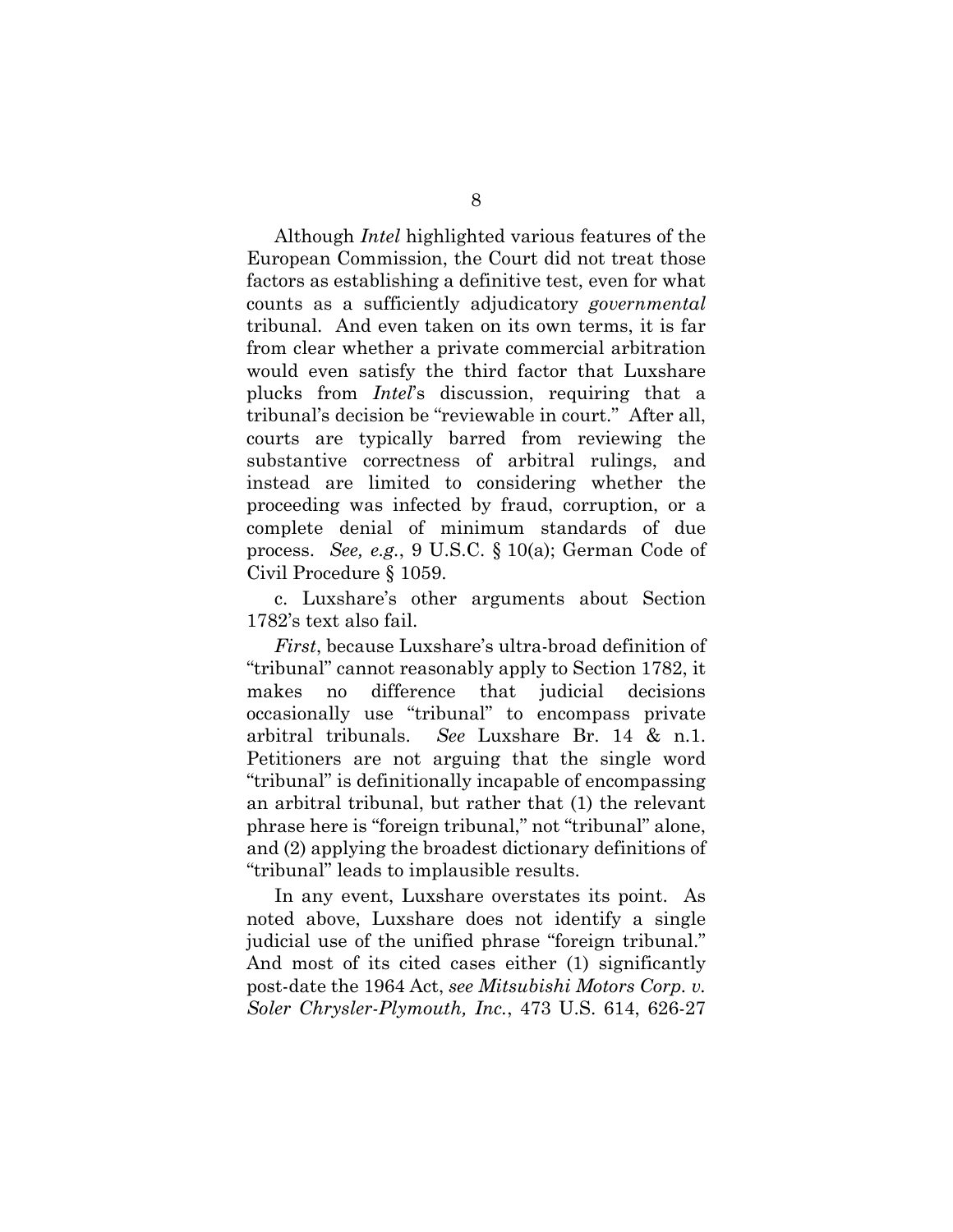(1985); *Scherk v. Alberto-Culver Co.*, 417 U.S. 506, 519 (1974); (2) do not involve private commercial arbitration, *see NLRB v. Radio & Television Broad. Eng'rs Union, Local 1212*, 364 U.S. 573, 580 (1961) (labor dispute); (3) use distinct terms such as "*arbitration* tribunal," *see United Steelworkers of Am. v. Warrior & Gulf Navigation Co.*, 363 U.S. 574, 578 (1960) (emphasis added); or (4) use "tribunal" in context with extensive discussion making clear it is referring to an arbitral panel, *Bernhardt v. Polygraphic Co. of Am.*, 350 U.S. 198, 203 (1956). Luxshare's cases thus offer little guidance as to the original public meaning of the phrase "foreign tribunal" in 1964.

Even more crucially, Luxshare does not identify a single *statute* where Congress has used "tribunal" broadly enough to encompass private commercial arbitration—much less any use of "foreign tribunal" that way. Congress has, however, regularly used "tribunal" to refer to courts and quasi-judicial agencies. ZF Br. 22-23 & nn.6-7. When Congress wants to address arbitration, it knows how to do so it speaks of "arbitration proceedings" before "arbitrators" or "umpires" rather than "tribunals." *Id.* Indeed, in other statutes when Congress has sought to include arbitrations along with "tribunals," it has done so expressly. *See* 5 U.S.C. § 552b(c)(10) (discussing an "agency's participation in a civil action or proceeding, an action in a foreign court or international tribunal, *or an arbitration*" (emphasis added)). And although Luxshare cites (at 15) the internal rules of various arbitration bodies, none of those rules use the full "foreign tribunal" phrase at issue here.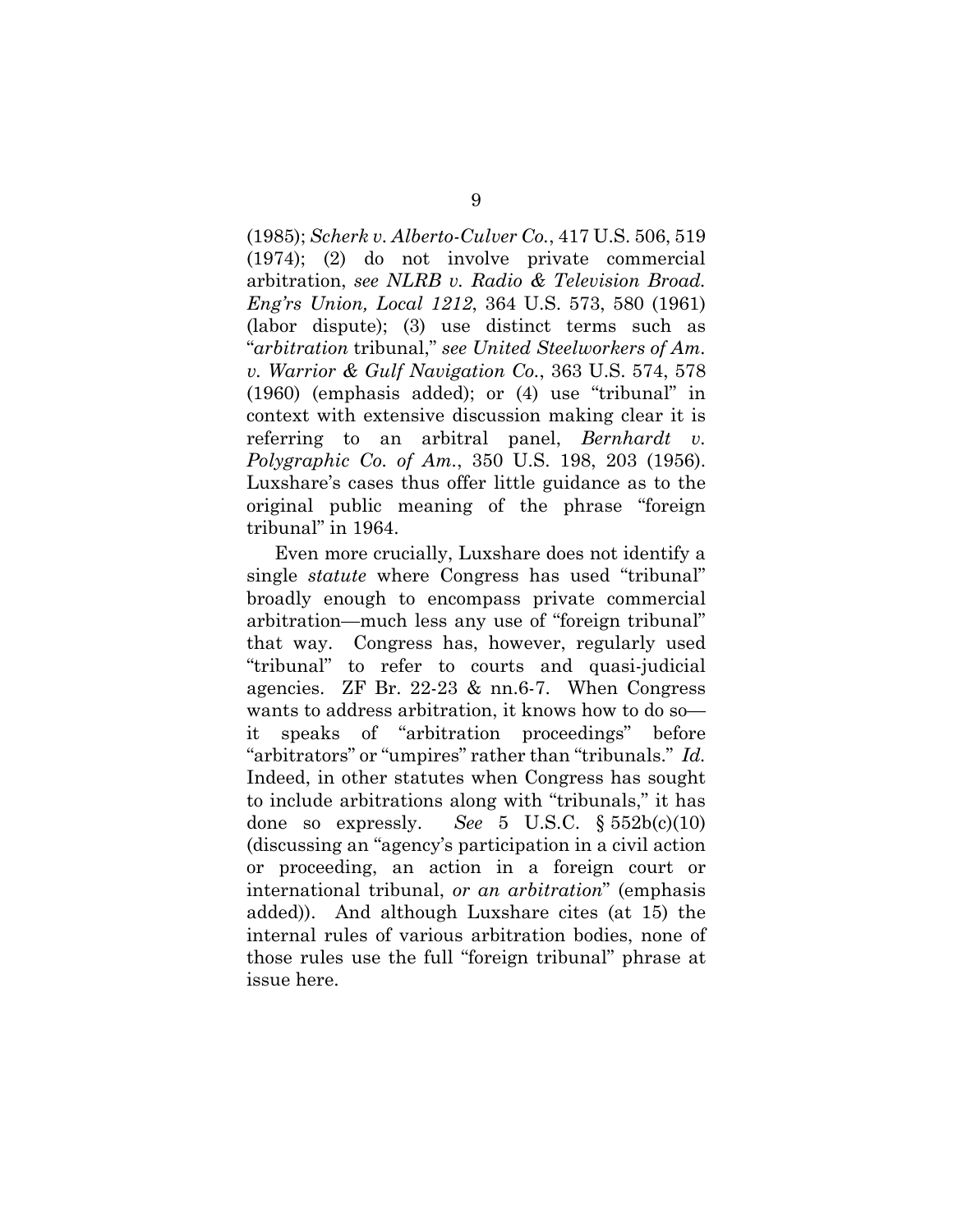*Second*, Luxshare is wrong to argue (at 24) that the definitions of "foreign tribunal" advanced by petitioners and the government ("courts and similar governmental bodies"; "governmental judicial and non-judicial adjudicators") are inconsistent with any definition of "tribunal." In 1964, dictionaries defined "tribunal" as "a court *or forum of justice*." *Webster's Third New International Dictionary of the English Language* 2441 (1961) (emphasis added). Government adjudicatory bodies charged with rendering justice to members of the public fit comfortably within that definition. Private commercial arbitral panels established by contract to resolve one-off private disputes do not.

*Finally*, Luxshare incorrectly accuses (at 18) petitioners and the United States of advocating a "plain-statement rule" under which "arbitral tribunals are excluded unless Congress expressly references them." Petitioners are not asking for any special rule of construction; all they want is for this Court to apply standard interpretive tools to the *full* phrase at issue here—"foreign tribunal." Luxshare's refusal to confront that full phrase speaks volumes.

### **3. The Fourth Circuit's Interpretation Is Wrong**

As a fallback, Luxshare briefly argues that even if petitioners are right that a "foreign tribunal" is a government entity, private arbitral panels nonetheless qualify because they "exercis[e] government-conferred authority." Luxshare Br. 23. The Fourth Circuit adopted that view when ruling that Section 1782 encompasses private arbitration in *Servotronics, Inc. v. Boeing Co.*, 954 F.3d 209, 211-16 (4th Cir. 2020).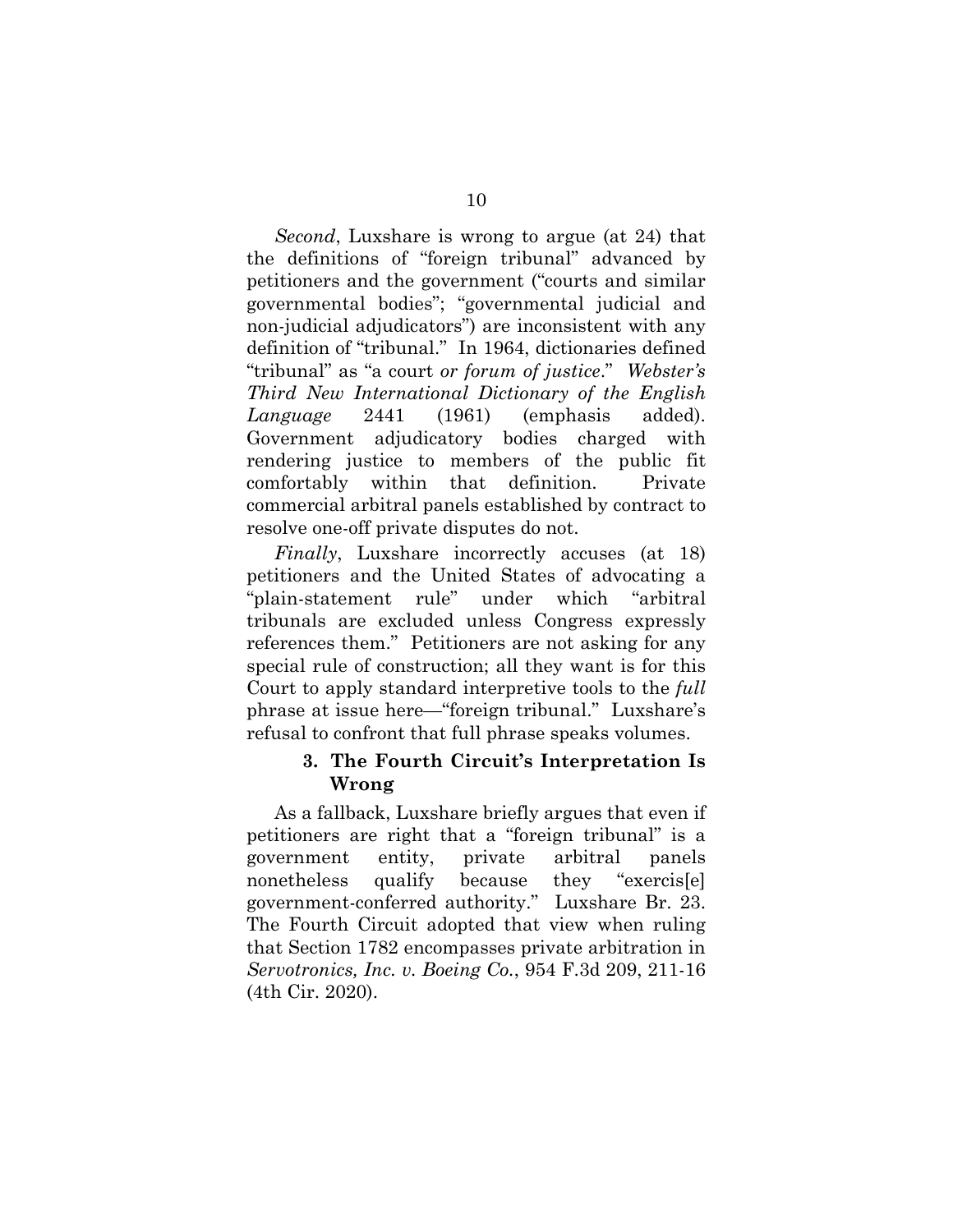But private commercial arbitration is not the product of government-conferred authority. An arbitral panel's authority to adjudicate a particular dispute comes from the parties' private contract—not any grant by the government. *Stolt-Nielsen S.A. v. AnimalFeeds Int'l Corp.*, 559 U.S. 662, 683 (2010). Here, for instance, the source of a future DIS panel's authority to resolve the conflict between petitioners and Luxshare is the parties' Master Purchase Agreement, not any decision by the German government. Moreover, the rules that will govern that proceeding are not set by any government, but by DIS itself. *See* ZF Br. 9-11, 52-53. DIS is a nongovernmental body that "work[s] independently of public or private organisations." DIS, *About Us*, https://www.disarb.org/en/about-us/about-us (last visited Mar. 10, 2022).

Luxshare and the Fourth Circuit portray arbitral panels as exercising "government-conferred authority," whenever a government plays any role in the arbitral process, even simply by generally regulating arbitration or authorizing judicial enforcement of arbitral awards. *Boeing*, 954 F.3d at 213-14; Luxshare Br. 22-23. But this approach would render the governmental/private distinction meaningless.

Luxshare may be right (at 22) that "national and international law play a vital role in regulating commercial arbitration tribunals." But a wide array of private activities are similarly regulated by the government, many of them far more closely and with less flexibility than private commercial arbitration procedures. Such activities, from hiring and firing employees, to maintaining power plants, to disposing of hazardous waste, do not become "governmental"—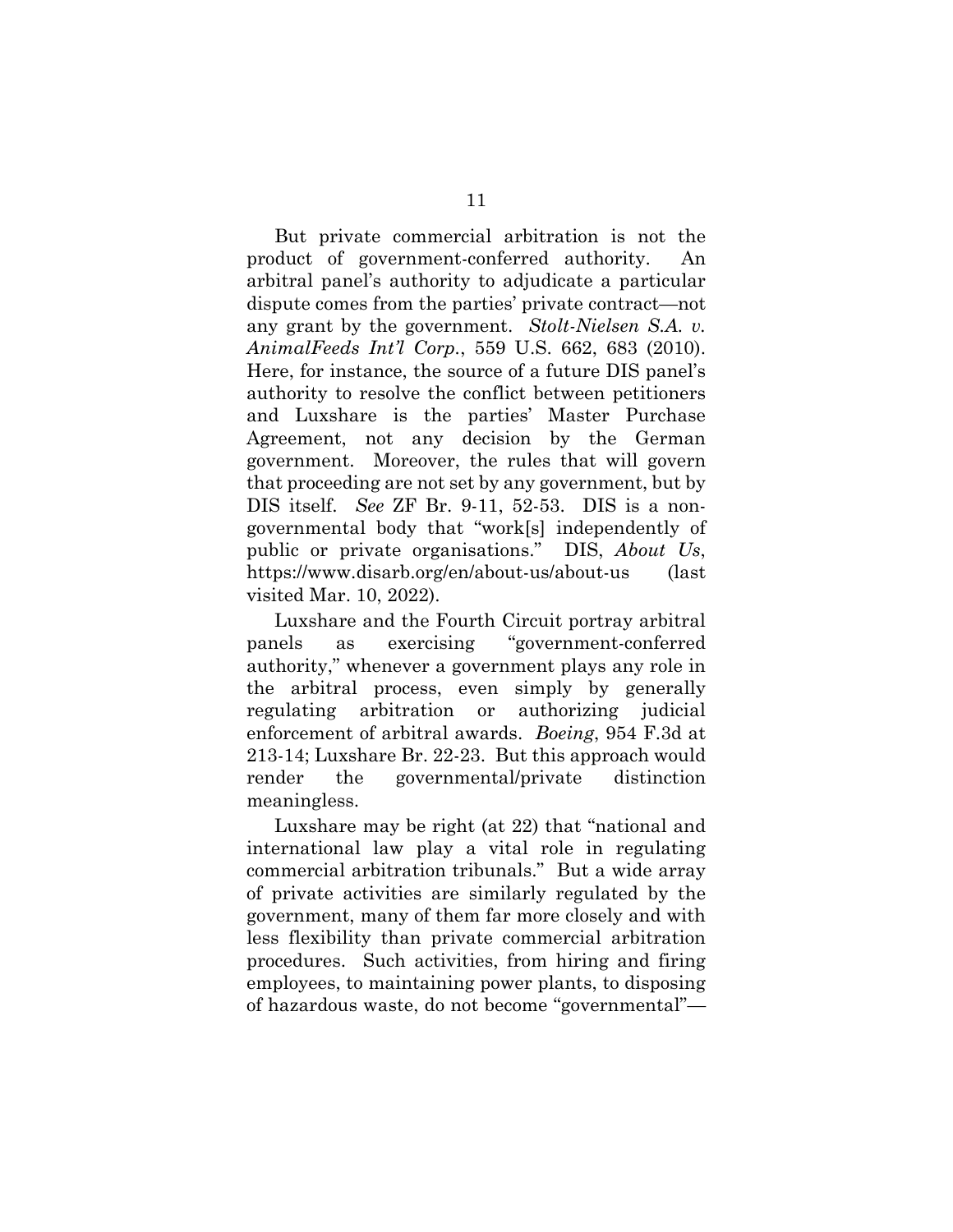and the individuals performing them do not exercise "government-conferred authority"—simply because they are subject to regulation. Likewise, although courts have authority to interpret and enforce private contracts—and states regulate contracts through common law and statutes such as the UCC—that doesn't mean every contract between private parties is an expression of "government-conferred authority." Luxshare's backup argument fails.

## **B. The Broader Statutory Context Supports Petitioners**

Petitioners have explained that Section 1782(a)'s broader text, along with Sections 1781 and 1696, reinforce that "foreign tribunals" are government bodies. ZF Br. 27-31. Luxshare nitpicks these contextual clues, emphasizing that none of them *explicitly* limits the scope of Section 1782's discovery authorization. Even so, the neighboring provisions help confirm petitioners' interpretation.

1. Section 1782(a) authorizes district courts to "prescribe the practice and procedure" for producing evidence, including by prescribing (1) the "practice and procedure of the foreign country" for foreign tribunals, and (2) the "practice and procedure of . . . the international tribunal" for international tribunals. *Id.* at 27-28 (citation omitted). Luxshare says this language is irrelevant because its "permissive wording" makes it an "optional borrowing provision." Luxshare Br. 28 (citation omitted).

Luxshare misses the point. What matters is that Section 1782(a) assumes that "foreign tribunals" will be subject to the "practice and procedure of the foreign country," which makes sense only if "foreign tribunals" refers to government entities. After all,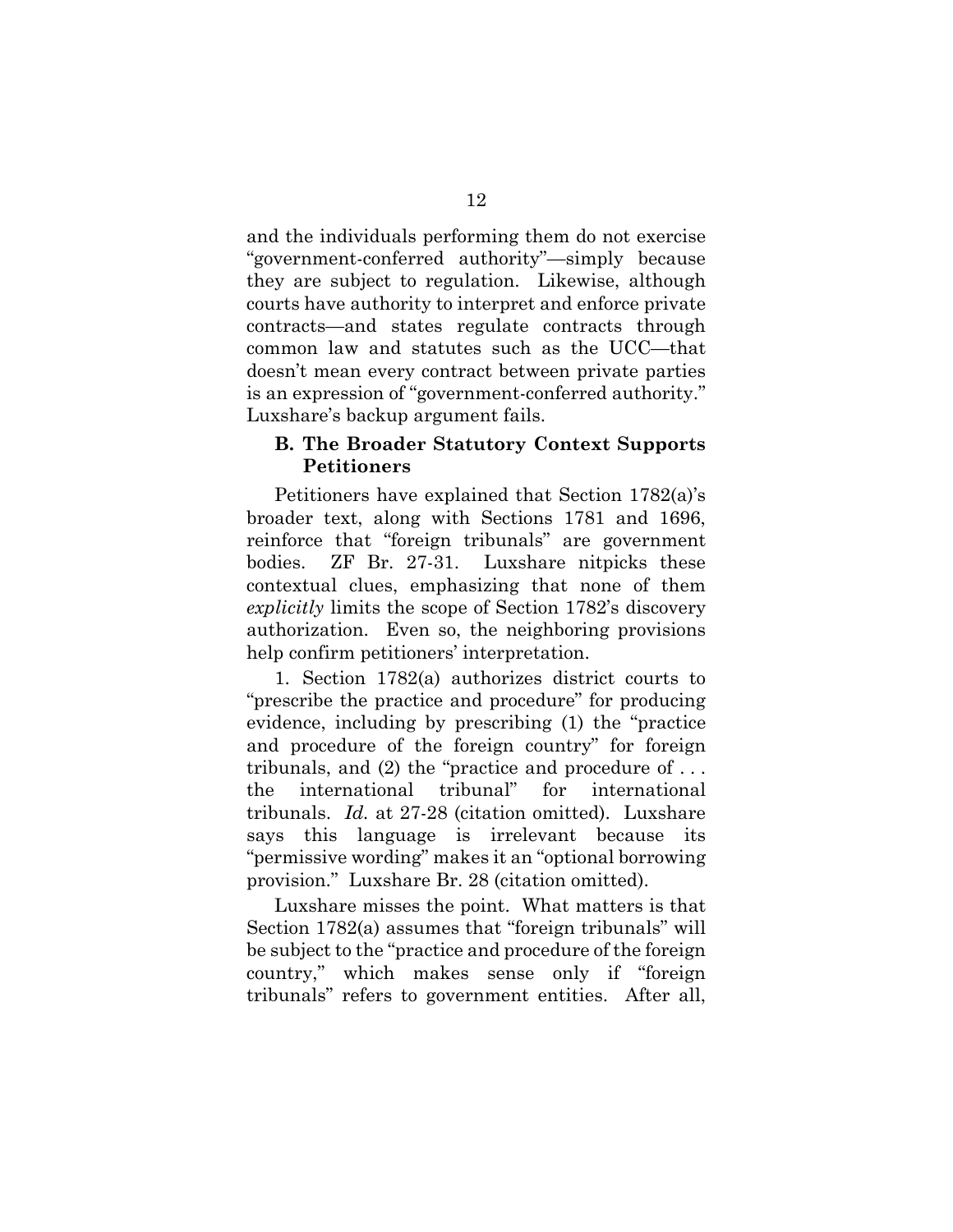private arbitral panels apply the rules chosen by the parties' agreement—*not* the "practice and procedure of the foreign country" in which they sit. Although Section 1782(a) allows a district court to apply a different set of rules, Congress plainly envisioned that "foreign tribunals" would apply the governing law of the foreign country in which they sit. That understanding is inconsistent with treating private arbitral panels as "foreign tribunals."

2. Section 1781 authorizes the State Department to transmit letters rogatory and other requests for international judicial assistance, using the term "tribunal" in ways that necessarily refer to *governmental* tribunals. ZF Br. 28-29. Luxshare presents (at 30) a strained argument that "tribunal" in Section 1781 could potentially apply to private commercial arbitrations, hypothesizing that an arbitrator might seek assistance from the State Department in transmitting a request to a district court, or even "request amicus assistance [in a private arbitration] from the Department of Justice." But it provides no reason to believe these far-fetched scenarios have ever come to life.

Moreover, Luxshare ignores the reciprocal provision in Section  $1781(a)(2)$ , which contemplates "a tribunal in the United States" issuing letters rogatory or requests to a "foreign or international tribunal, officer, or agency." Why would a U.S. "tribunal" ever issue a letter rogatory or request to a private commercial arbitral panel in another country, let alone do so through the State Department? Even under Luxshare's reading, this provision's use of "foreign tribunal" plainly refers to governmental bodies. The same term means the same thing in Section 1782.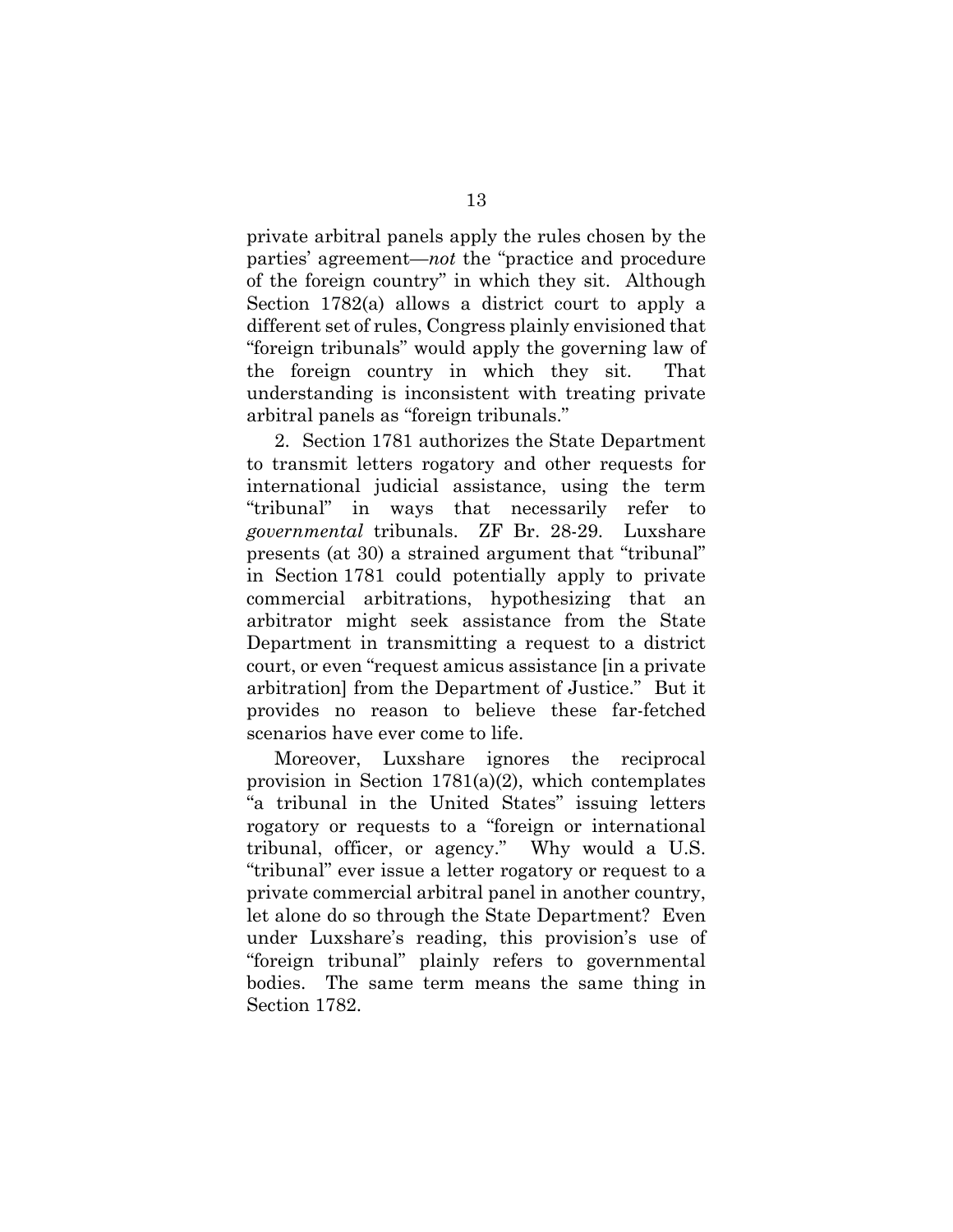3. Section 1696(a) permits district courts to order service of certain documents and clarifies that this does not "require the recognition or enforcement in the United States of a judgment, decree, or order rendered by a foreign or international tribunal." *See* ZF Br. 30-31. But the word "award"—the term of art associated with arbitration in the U.S. Code—is conspicuously absent from this provision. Luxshare says (at 30-31) this semantic choice means nothing because courts and arbitration bodies occasionally use "judgment," "decree," or "order"—rather than "award"—to refer to arbitration decisions. But *Congress* speaks always of "awards" when referring to commercial arbitration, in contrast to the "order" or "decree" of a court. ZF Br. 30-31 & n.12. Here, Congress's omission of "award" suggests that Section 1696's phrase "foreign or international tribunal" excludes commercial arbitrators.

### **C. Luxshare Has No Meaningful Answer To Section 1782's History**

Petitioners have explained how Section 1782's history shows that "foreign tribunal" does not cover private commercial arbitrations. ZF Br. 31-45. Luxshare has no compelling answer.

1. Luxshare starts (at 8) by asking the Court to ignore the history because "statutory text, context, and structure" unambiguously favor its position. Of course, history cannot trump clear text. But here, text and structure establish that a "foreign tribunal" does *not* include private commercial arbitrations. *See supra* at 3-14. History is a perfectly appropriate tool to confirm that analysis. *See, e.g.*, *Tapia v. United States*, 564 U.S. 319, 332 (2011) ("[T]his is a case in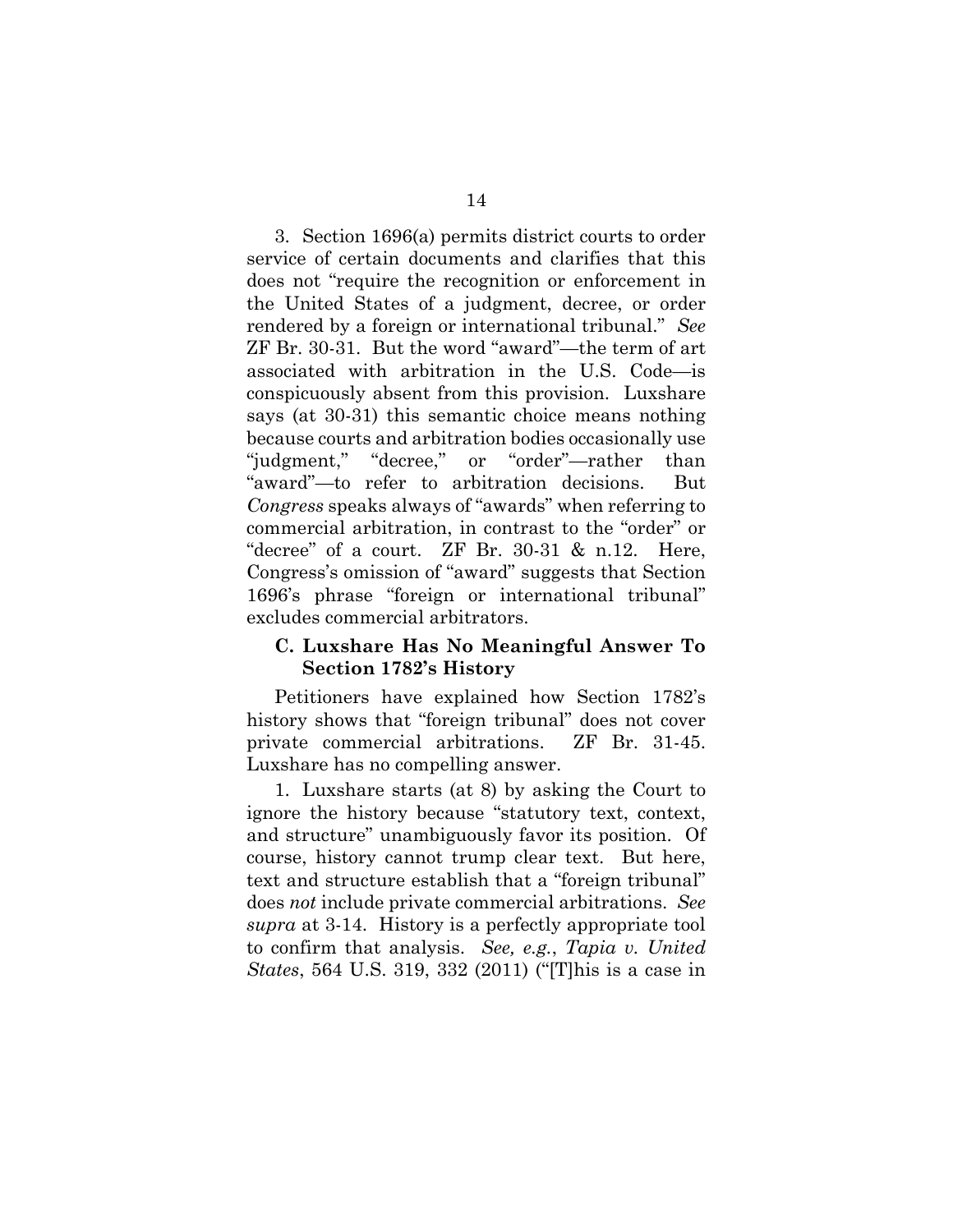which text, context, and history point to the same bottom line.").

2. Moving to substance, petitioners' brief analyzed the historical context from which the modern Section 1782 emerged. It emphasized (1) the statutory antecedents providing international judicial assistance to promote comity with foreign states, (2) the 1958 Act creating the Rules Commission, (3) the Commission Report recommending the statutory language that would become Section 1782, and (4) the House and Senate Reports on the 1964 Act. ZF Br. 31-37.

Luxshare wants to ignore significant aspects of this history. For example, it asks this Court (at 35) to disregard the text of the 1958 Act expressly charging the Rules Commission with improving "the procedures of our State and Federal tribunals for the rendering of assistance to *foreign courts and quasijudicial agencies*." 1958 Act, § 2, 72 Stat. at 1743 (emphasis added). According to Luxshare (at 35), the 1958 Act is irrelevant because it "long predate[d] the 1964 amendments." But the 1958 Act codified the Commission's mission as to the very statutory language at issue here—and the Commission executed that mission by drafting the revised Section 1782. Halliburton Co. Amicus Br. 6-11. Congress's instructions sensibly inform the meaning of the Commission's work.

Luxshare takes a similar approach to the Commission Report and House and Senate Reports. Most strikingly, Luxshare ignores the statements in those sources explaining that the term "foreign tribunal" was added to Section 1782 in order to authorize discovery for use "before a foreign administrative tribunal or quasi-judicial agency" and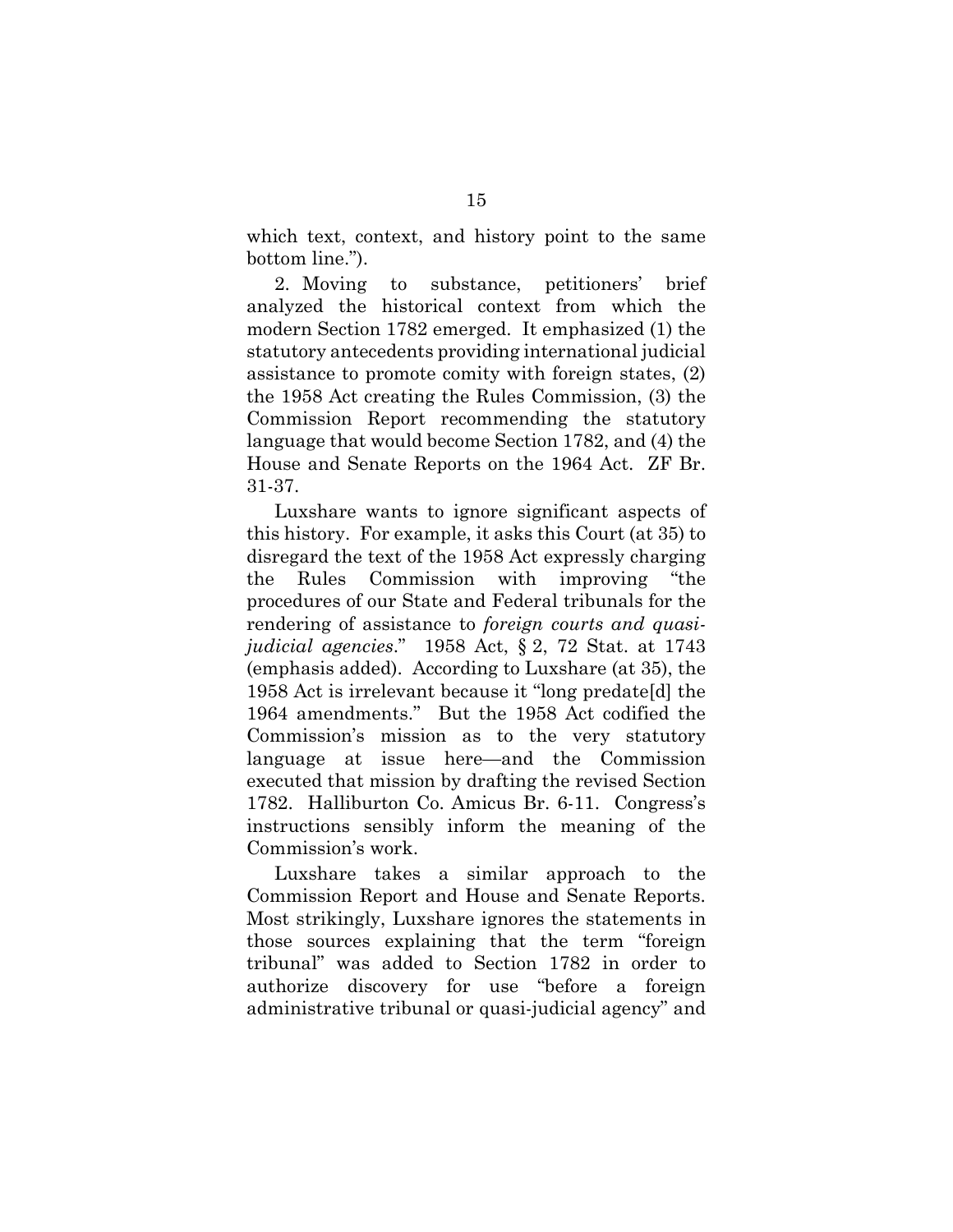not just in foreign courts. S. Rep. No. 88-1580, at 7-8 (1964); ZF Br. 35-37.

Luxshare again deflects, stating (at 36) that "[w]hat matters" here is Section 1782's text. But no one disputes that the text ultimately governs. The Commission Report and House and Senate Reports are nonetheless helpful aides to interpretation. Indeed, they are direct evidence of the contemporary meaning of "foreign tribunal"—and they fully accord with petitioners' textual analysis. *See* John F. Manning, *Textualism As a Nondelegation Doctrine*, 97 Colum. L. Rev. 673, 737 (1997) (endorsing limited use of legislative history for this purpose).

Luxshare's other pleas to ignore probative evidence also fail. Luxshare seeks (at 35) to dismiss the *Draft Convention on Judicial Assistance* (the Harvard Convention)—which said that the "term 'tribunal'" "includes all courts and limited number of administrative agencies" and "must be an authority created by the State or a political subdivision," 33 Am. J. Int'l L. Supp. 11, 36 (1939)—because that document was "merely a 'starting point' for the Rules Commission's work." But that "starting point" is surely relevant in revealing Section 1782's linguistic roots. *See* U.S. Chamber of Commerce et al. Amici Br. 26-27 ("Chamber Br.") (discussing "strikingly similar" structure and terminology of Harvard Convention and 1964 amendments).

Finally, Luxshare is also wrong to dismiss statements by DOJ official Harry Jones—who later served as Director of the Rules Commission—using the terms "tribunal" and "foreign tribunal" to refer to governmental bodies. True, Jones used these terms in connection with a proposed treaty, whereas the Rules Commission ultimately proceeded via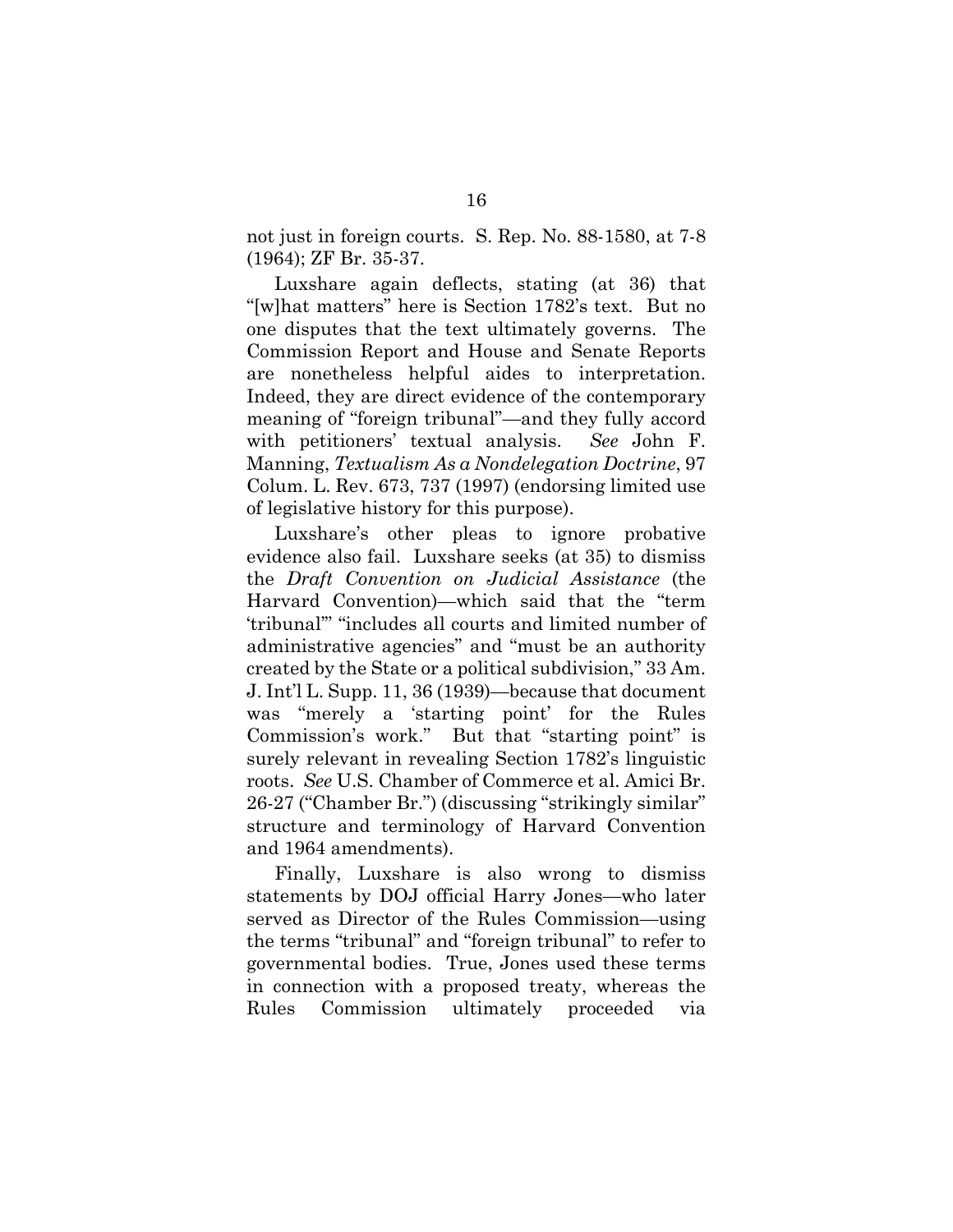legislation. *See* Luxshare Br. 36. But so what? Jones's language still reveals how prominent international lawyers directly involved with drafting Section 1782 understood the statute's essential terms.

3. Rather than address the key statements revealing the contemporaneous meaning of "foreign tribunal" in 1964, Luxshare offers its own account of the history. Luxshare's core point (at 32-33) appears to be that the 1964 Act was motivated by the growth of international commerce. That is true (at least in part), but it has little bearing on what Congress or the public would have understood Section 1782's reference to "foreign tribunal" to mean when enacted.

On that point, Luxshare cites no historical evidence directly supporting its position. Indeed, it is striking that Luxshare does not identify a single court, party, scholar, or lawyer before the 1990s asserting that Section 1782 *does* cover private arbitrations. That reinforces petitioners' textual argument, which is that no one actually used the term "foreign tribunal" in that way. *Supra* at 3-6.

The only example Luxshare even tries to invoke along these lines is Professor Hans Smit's 1965 statement that Section 1782's reference to "tribunal" includes "investigating magistrates, administrative and *arbitral tribunals*, and quasi-judicial agencies." Luxshare Br. 35 (quoting Hans Smit, *International Litigation Under the United States Code*, 65 Colum. L. Rev. 1015, 1026 n.71 (1965), and adding emphasis). But Luxshare misinterprets Professor Smit's comment. As the Second Circuit has explained, "Professor Smit's reference to 'arbitral tribunals' does not necessarily encompass private tribunals." *Guo v. Deutsche Bank Sec. Inc. (In re Guo)*, 965 F.3d 96, 105 (2d Cir. 2020).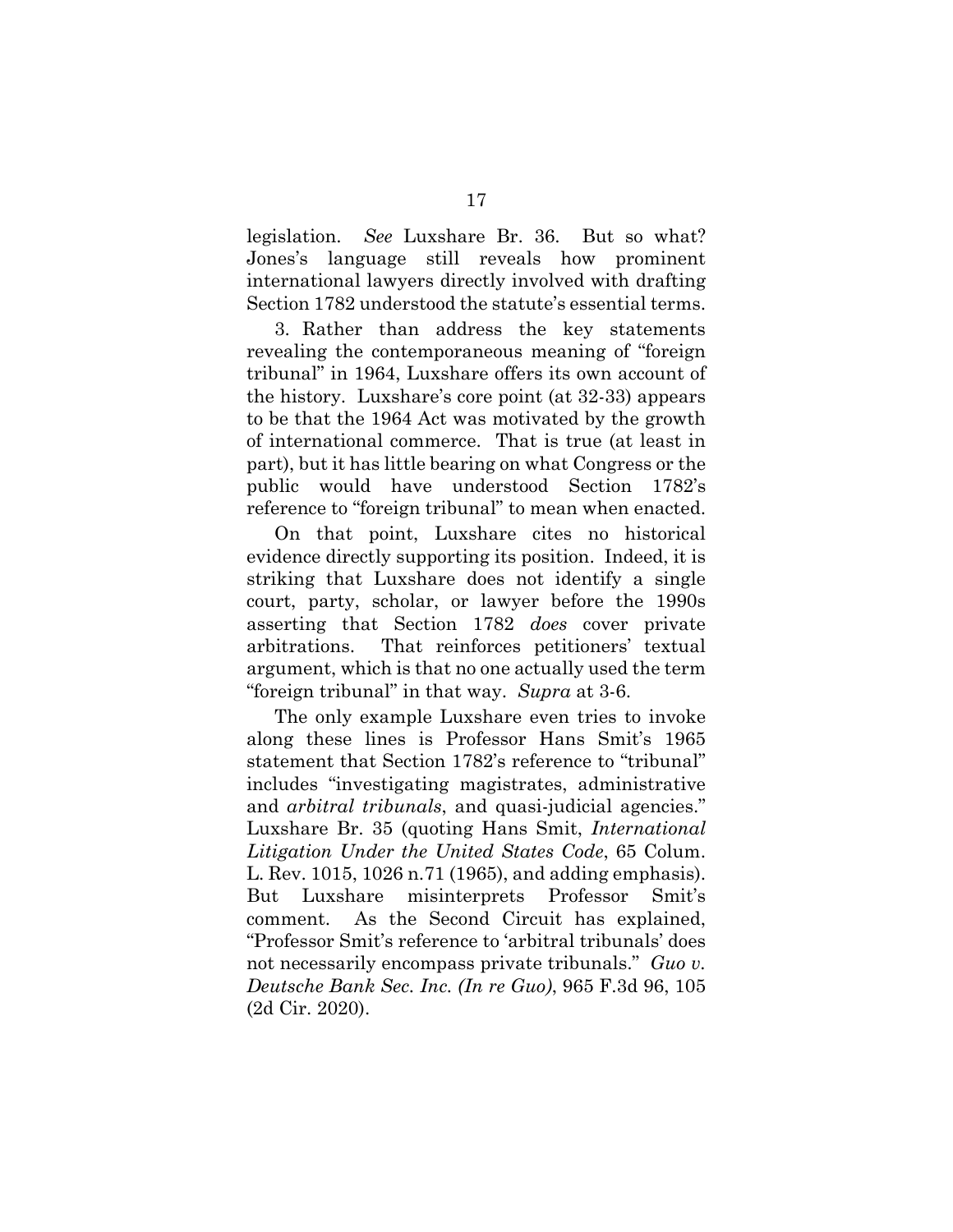Rather, as petitioners' brief explained (at 42 n.13), Professor Smit was likely referring to the sorts of *international arbitral tribunals* undeniably covered by Section 1782's reference to "international tribunal." *See Guo*, 965 F.3d at 105 (noting that Professor Smit's 1965 article "can thus be read . . . as referring solely to state-sponsored arbitral bodies"); *Servotronics, Inc. v. Rolls-Royce PLC*, 975 F.3d 689, 696 (7th Cir. 2020). That reading tracks Professor Smit's 1962 article explaining "that 'an international tribunal owes both its existence and its powers to an international agreement.'" *Guo*, 965 F.3d at 105. It is also consistent with the other decisionmaking bodies listed in the 1965 quotation ("investigating magistrates," "administrative . . . tribunals," and "quasi-judicial agencies"), all of which are governmental. *See generally United States v. Williams*, 553 U.S. 285, 294 (2008) (discussing "commonsense canon of *noscitur a sociis*"); Daniel J. Rothstein, *A Proposal to Clarify U.S. Law on Judicial Assistance in Taking Evidence for International Arbitration*, 19 Am. Rev. Int'l Arb. 61, 73 (2009) (Rothstein).

4. Luxshare's historical argument is also at odds with the state of arbitration law in 1964. Forty years earlier, Congress enacted the Federal Arbitration Act ("FAA") to create a robust federal policy favoring domestic arbitration—and yet it withheld sweeping discovery assistance from those proceedings. ZF Br. 38-39. Luxshare acknowledges that the discovery available under its reading of Section 1782 is dramatically broader than what the FAA provides for domestic arbitrations, but it offers no coherent reason *why* the 1964 Congress would have favored foreign over domestic arbitrations in that way. Instead,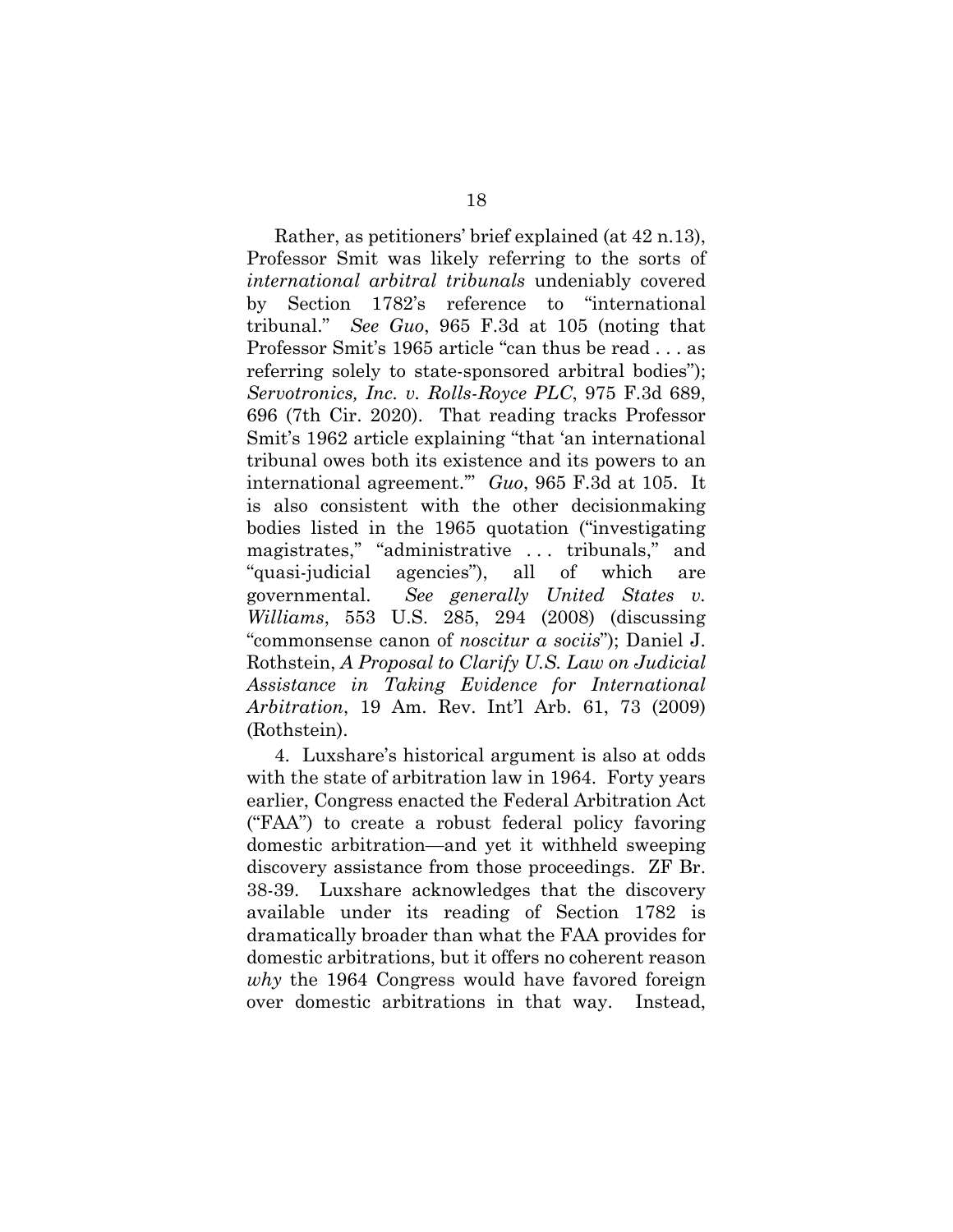Luxshare declares (at 43-44) that the discrepancy simply "reflects a choice by Congress." *But see Servotronics*, 975 F.3d at 695.

Moreover, Luxshare does not deny that attributing such a choice to Congress would produce an outright conflict for a subset of nominally "foreign" arbitrations. That is because U.S. implementing legislation for the New York Convention and Panama Convention expressly provides that some arbitrations qualifying as "foreign tribunals" under Luxshare's reading are subject to the FAA's more restrictive discovery rules. *See id.* at 695-96; *NBC v. Bear Stearns & Co.*, 165 F.3d 184, 187 (2d Cir. 1999); 9 U.S.C. §§ 208, 307; ZF Br. 43. Luxshare does not explain how its reading avoids the problem of simultaneously subjecting this subset of foreign arbitrations to two completely different discovery regimes.2

Luxshare is also incorrect (at 42) that this Court's decision in *Intel* somehow "preclude[s]" considering the incongruity between foreign and domestic arbitration flowing from its interpretation of Section 1782. *Intel* held that district courts should not assess a Section 1782 request, authorized under foreign law, by determining whether similar discovery would be authorized under an analogous federal law. 542 U.S. at 263. That has no bearing on the question here,

l

<sup>2</sup> In *AlixPartners*, the Fund argues (at 10, 31 & n.17) that the New York and Panama Conventions only address enforcement of existing arbitral awards, and so only the FAA's provisions about enforcement apply. But the implementing statutes are not so limited: They expressly apply *all* of "Chapter 1" to such arbitrations, 9 U.S.C. §§ 208, 307, and Chapter 1 includes the FAA's discovery procedures, *id.* § 7.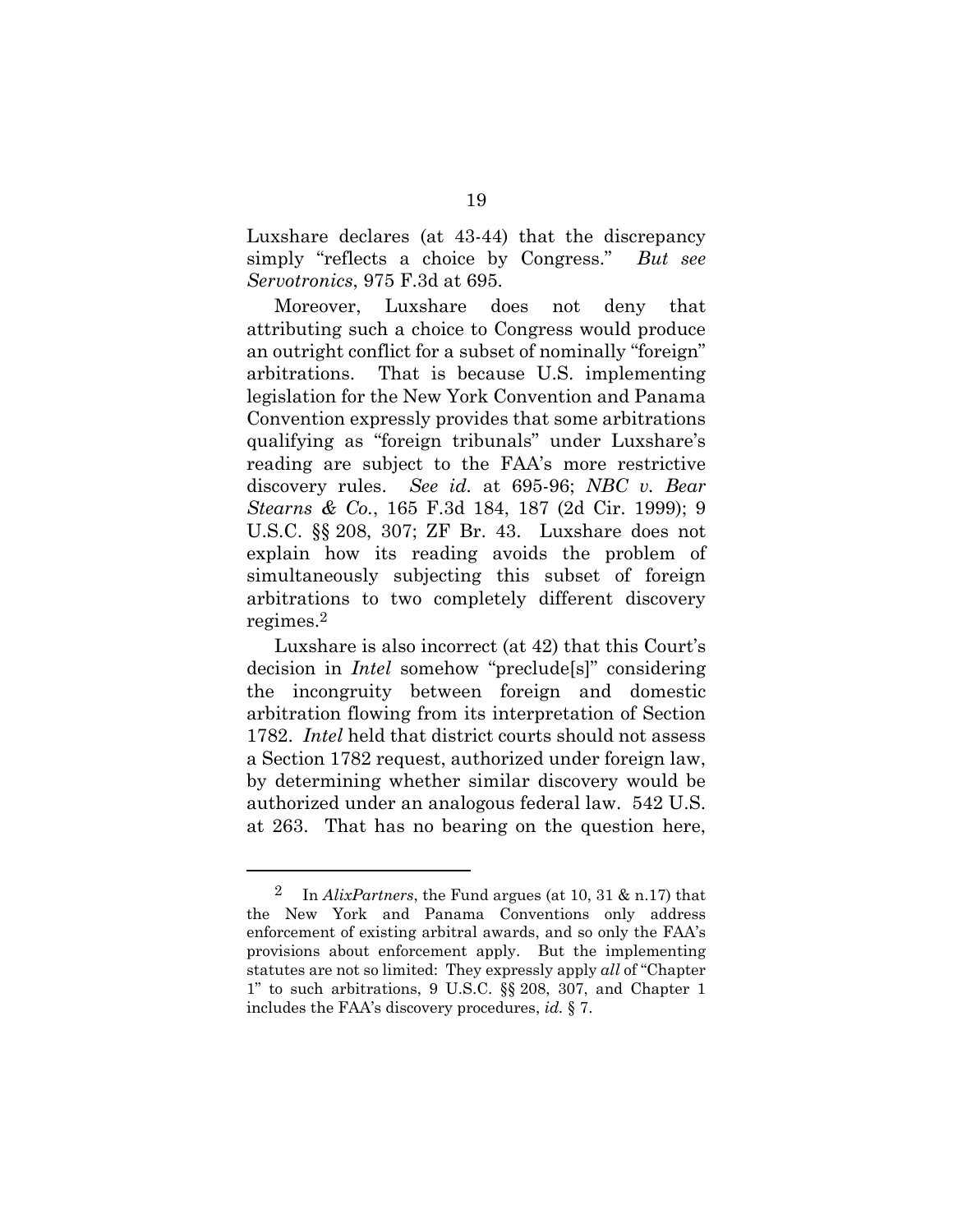which does not involve "comparative analysis" with foreign law at all.

5. Luxshare also fails to effectively rebut the commonsense point that the United States government's active *disfavor* of foreign private arbitration in 1964 is incompatible with Luxshare's argument that Congress privileged foreign private arbitrations over domestic ones. ZF Br. 40-42. That disfavor is most plainly reflected in the government's significant delay in ratifying the New York Convention that would have made foreign arbitral awards directly enforceable in domestic courts.

Luxshare says the opposition to ratification in 1964 rested merely on a "technical concern," citing only the 1970 House report ultimately acceding to the Convention. Luxshare Br. 34 (citing H.R. Rep. No. 91- 1181, at 1 (1970)). But in fact, the contemporary report of the U.S. delegation to the United Nations conference that considered the Convention reflects serious and wide-ranging concerns as to "whether the United States 'cares to endorse some of the principles written into the convention,' including its key provisions that 'countenance separation of the arbitration process from contact with national laws and more immediately from supervision by the national courts." Rothstein, *supra*, at 73 (quoting 1958 Report of the U.S. Delegation to the United Nations Conference on International Commercial Arbitration, *reproduced in* 19 Am. Rev. Int'l Arb. 91, 117 (2009)).

Even the treatise on which Luxshare principally relies acknowledges that "historic distrust of arbitration"—including by a Deputy Legal Adviser at the State Department who was "an out-spoken opponent of arbitration"—"led to an initial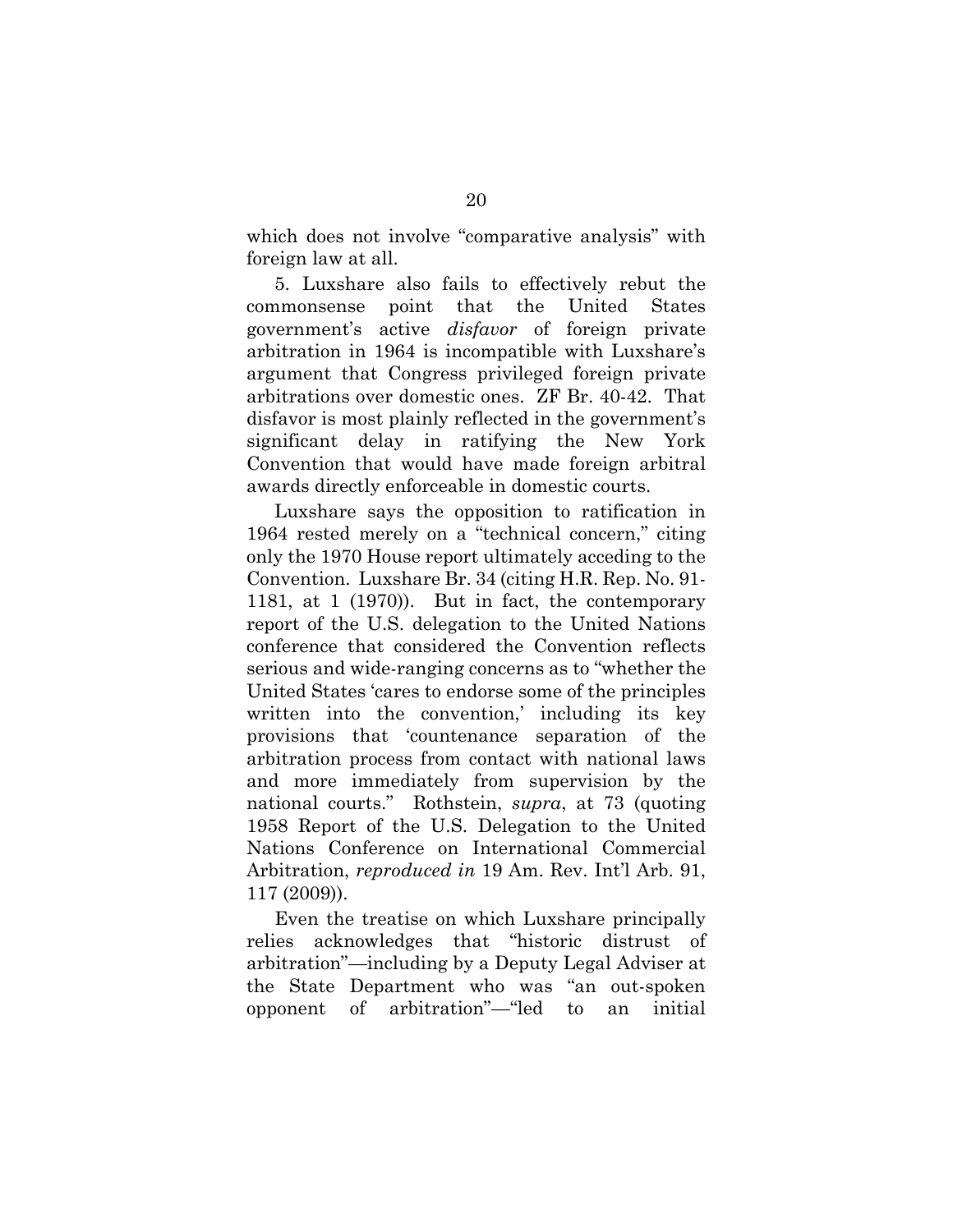recommendation from the U.S. delegation against ratifying the convention." Gary B. Born, *International Commercial Arbitration* § 1.04[A][1][b] at 104 n.716 (2d ed. 2014); *see also* Gary B. Born, *The New York Convention: A Self-Executing Treaty*, 40 Mich. J. Int'l L. 115, 128-29 (2018) (explaining that the Convention was ratified in 1970 only after the State Department, "which previously opposed U.S. accession," changed position). And putting all this aside, it remains undeniable that in 1964 foreign commercial arbitration awards were not directly enforceable in U.S. courts, and would not be until 1970—once again, rendering it highly unlikely that Congress would have opened federal courthouse doors to broad discovery in aid of such proceedings. ZF Br. 40-42.

6. Finally, Luxshare offers no meaningful response to petitioners' showing that for many years after its passage, Section 1782 was widely understood *not* to have authorized discovery for private commercial arbitration. ZF Br. 42-44. Luxshare purports (at 37 n.9) not to understand "why it is pertinent" that *no* commentator from 1958 until the dawn of the 1990s—including academic journals, books, symposia, or a draft international convention on arbitral procedure—ever hinted that Section 1782 could encompass private commercial arbitration. But the reason is plain: Surely if the original public meaning of "foreign tribunal" actually encompassed private arbitration—and thereby dramatically changed the posture of U.S. courts toward such arbitration—*someone* would have noted that fact. And presumably at least one party to an arbitration would have sought Section 1782 discovery before the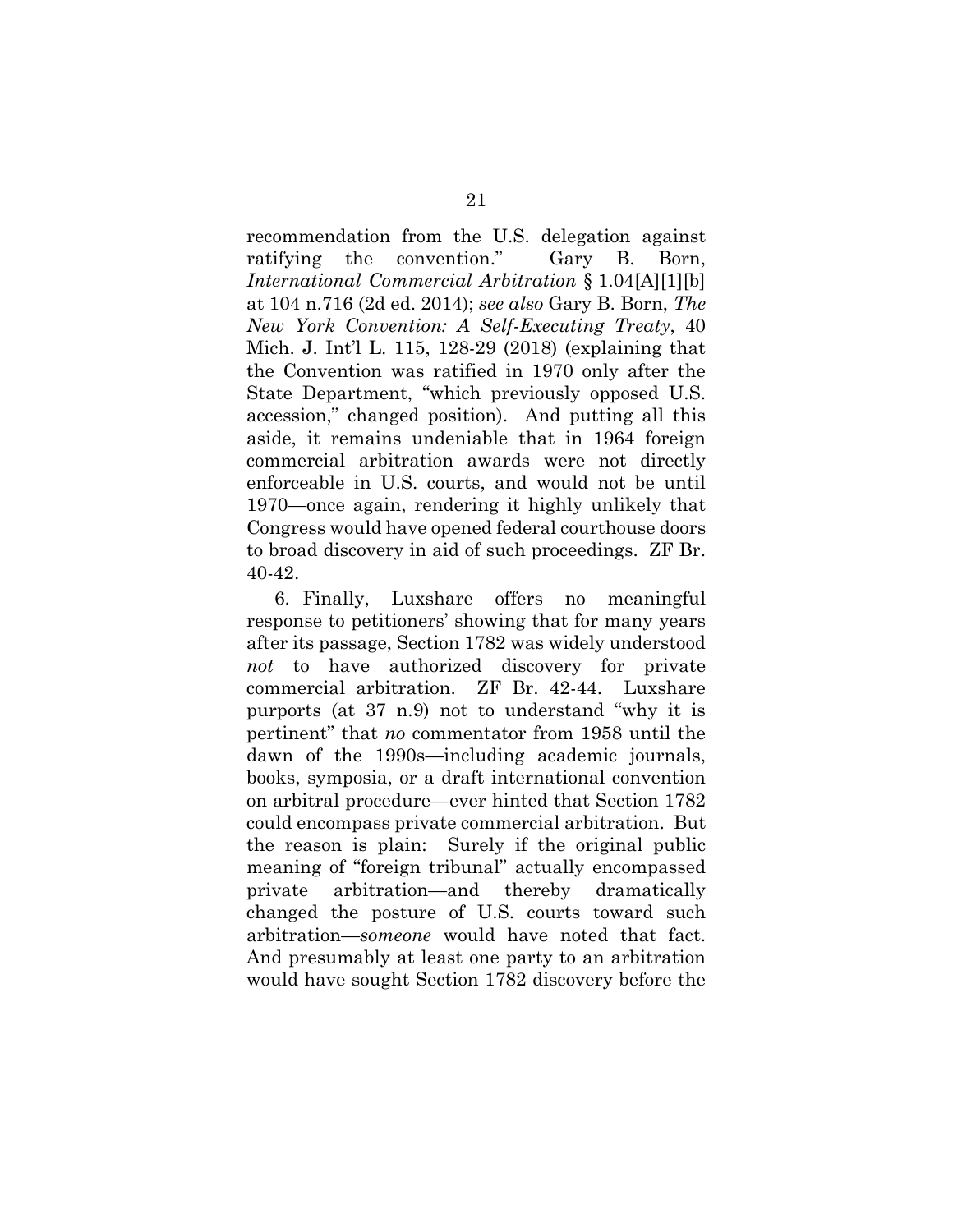1990s. *See generally* Rothstein, *supra*, at 61 n.1, 75- 76.

Taken as a whole, the historical evidence reinforces Section 1782's text and structure and confirms that Congress did not authorize discovery for use in private arbitrations. Luxshare cannot ignore this history or wish it away.

## **D. Congress Would Not Have Intended The Negative Results Of Extending Section 1782 To Private Arbitration**

Luxshare charges petitioners (at 38) with asking this Court to reject Section 1782's ordinary meaning in favor of "policy-talk." But our point is not that policy trumps plain meaning; rather, the host of policy problems posed by Luxshare's reading underscores the importance of interpreting Section 1782 consistently with text, structure, and history to reach only those adjudicators with governmental authority.

When deciding between competing interpretations, this Court regularly rejects the one that not only is textually implausible, but also "leads to results that Congress is most unlikely to have wanted." *Murphy v. NCAA*, 138 S. Ct. 1461, 1475 (2018). That approach makes sense: When a term in isolation *could* bear another meaning, but that reading would create untenable results, Congress is unlikely to have used the term in that sense.

Here, adopting Luxshare's interpretation would dramatically increase the burden on district courts. ZF Br. 45-49. Luxshare contends otherwise (at 44) by downplaying the absolute number of Section 1782 applications each year, noting that *only* 208 Section 1782 applications were filed in 2017. But Luxshare ignores both the rapid growth rate in those numbers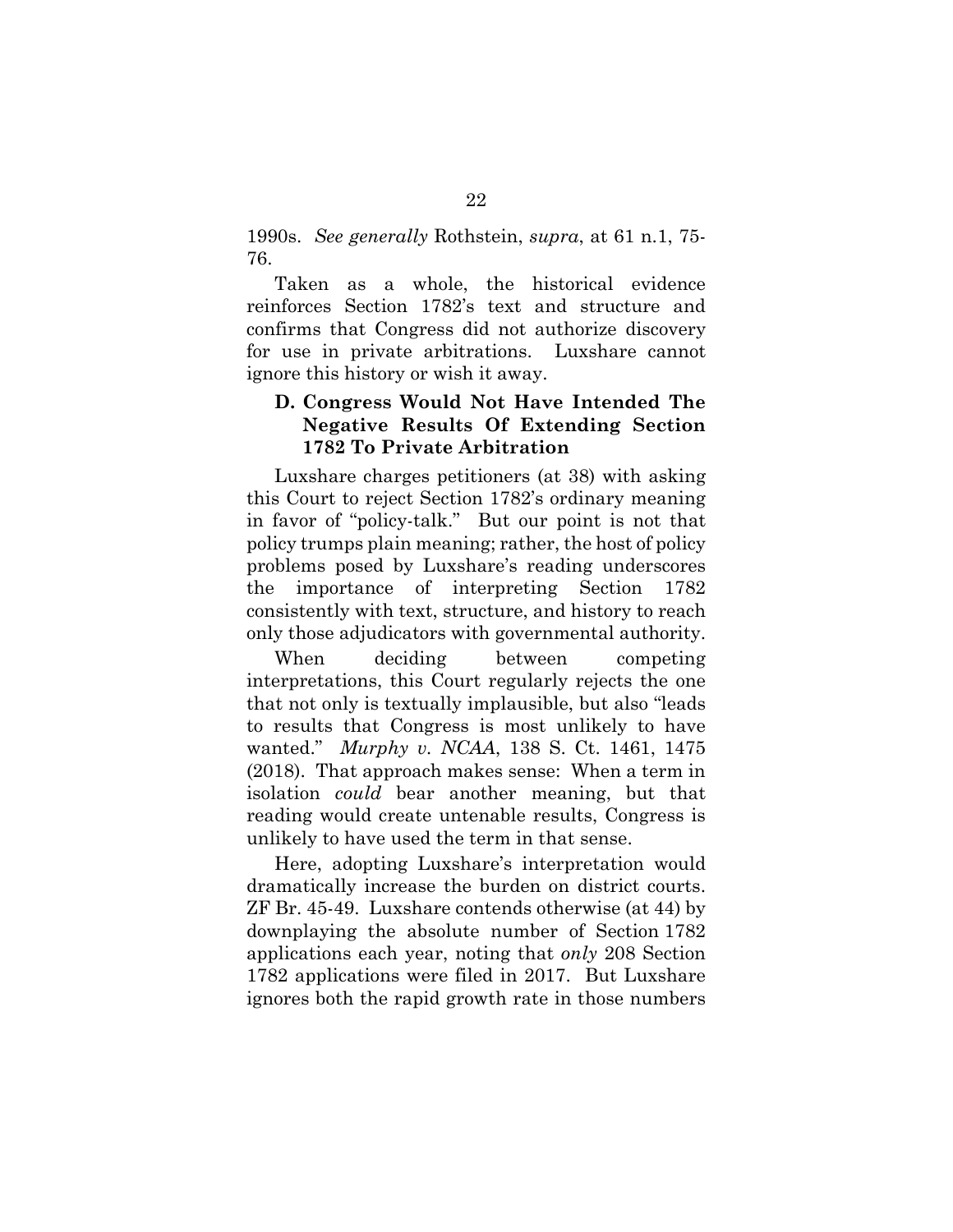(four-fold in approximately a decade), and that the 2017 statistics predate the Sixth Circuit's decision in *Abdul Latif Jameel Transportation Co. v. FedEx Corp.*, 939 F.3d 710 (6th Cir. 2019)—the first circuit decision permitting Section 1782 applications for foreign commercial arbitrations. Now that the Sixth and Fourth Circuits have thrown open the doors to such requests, the number of applications will only accelerate—and even more so if Luxshare's interpretation is accepted by this Court.

Broadening Section 1782's scope would also undermine private contracts and the streamlining benefits of arbitration. Luxshare implausibly responds (at 38-39) that speed, efficiency, and avoiding American-style discovery disputes are not "significant differentiators" for businesses opting for arbitration over litigation. Common sense and this Court's precedents—not to mention businesses and arbitrators themselves—say otherwise. *See, e.g.*, *AT&T Mobility LLC v. Concepcion*, 563 U.S. 333, 348 (2011) (recognizing that "lower costs," and "greater efficiency and speed" are among the primary "benefits of private dispute resolution"); Chamber Br. 21-23; Xu Guojian et al. Amici Br. 10-11.

Luxshare's interpretation would also uniquely disfavor American companies and citizens, subjecting them to asymmetrical and far-reaching discovery requests. ZF Br. 49; Chamber Br. 2, 11-12, 18-20. And it would give enhanced preferential treatment to wholly foreign disputes. There is no good reason why federal law should treat as different two identical discovery requests, both submitted to a U.S. court, by *granting* a request if the arbitration is taking place abroad but *denying* it if the arbitration is domestic.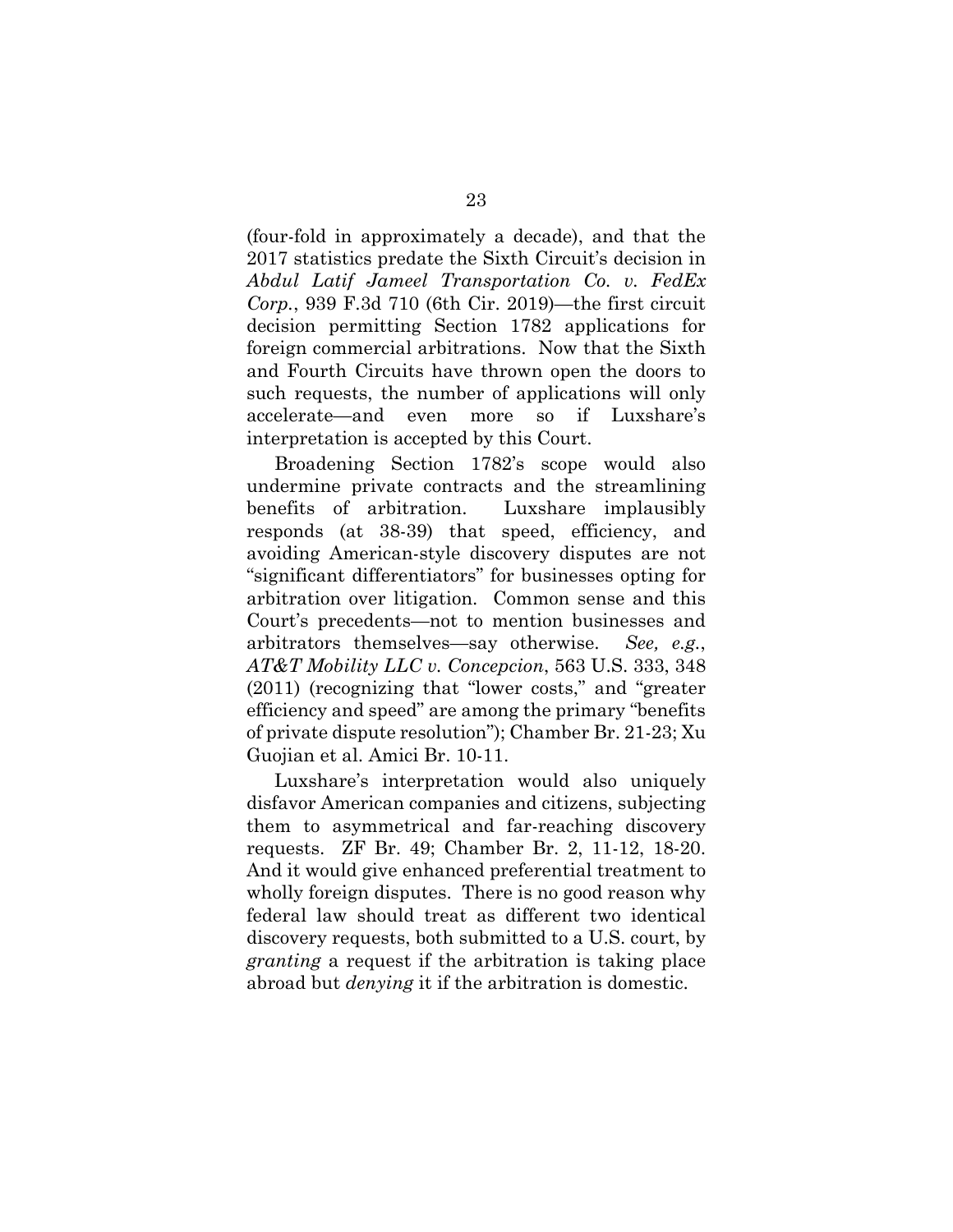Luxshare's mitigating proposals solve none of these problems. Suggesting (at 46-47) that U.S. courts should condition discovery on reciprocal exchange, for example, merely threatens to enmesh domestic courts in managing foreign pre-arbitral discovery even further. And as *amici* have highlighted, that purported solution makes even less sense when discovery is sought from non-parties to the arbitration, who have nothing to gain from such reciprocity and face burdensome discovery they cannot effectively combat. *See* Inst. of Int'l Bankers Amicus Br. 3-10; Chamber Br. 21-23. The only effective solution is to recognize that district courts lack authority to get involved in such disputes in the first place.

Finally, Luxshare's contention (at 47) that the government's policy concerns regarding investorstate arbitrations do not apply here makes no sense. Of course, if this Court concludes that the arbitration at issue in *AlixPartners* qualifies as an "international tribunal," that conclusion does not mean that the arbitration at issue in this case is perforce a "foreign tribunal." ZF Br. 50-53. But Luxshare has identified no reading of Section 1782 under which private commercial arbitrations are covered but investorstate arbitrations are not. Nor has the United States or AlixPartners, despite their obvious incentive for doing so. No such reading is remotely plausible.

In other words, any holding that Section 1782 encompasses private arbitrations like that between ZF and Luxshare inevitably means that ad hoc investor-state arbitrations like that between the Fund and Lithuania in *AlixPartners* are covered too. Adopting Luxshare's position would thus entail all the harmful policy consequences emphasized by the